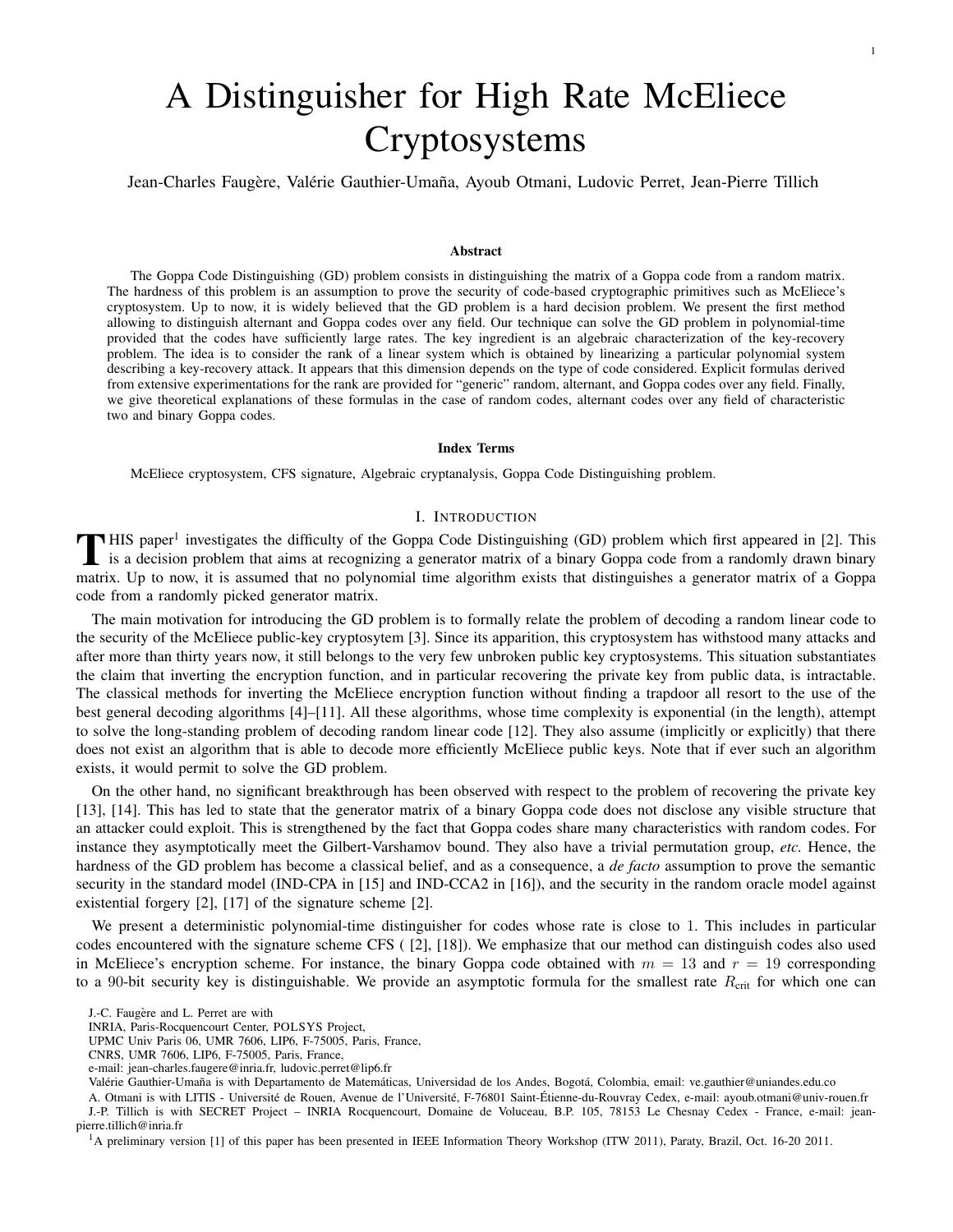distinguish a q-random code from a  $q$ -ary alternant or Goppa code (Theorem 3). If  $q$  is fixed and assuming that the length is  $q^m$  then when m tends to infinity, we have:

$$
R_{\rm crit} = 1 - \sqrt{\frac{2 m \log q}{q^m \log m}} \left( 1 + o(1) \right).
$$

where all logarithms are taken to base 2.

Our distinguisher is based on the algebraic attack developed against compact variants of McEliece [19]. In this approach, the key-recovery problem is transformed into the one of solving an algebraic system. By using a linearization technique, we are able to derive a linear system whose rank is different from what one would expect in the random case. More precisely, we observe experimentally that this defect in the rank is directly related to the type of codes. We provide explicit formulas for "generic" random, alternant, and Goppa codes over any alphabet. We performed extensive experiments to confirm that the formulas are accurate. Eventually, we prove the formula in the random case and give explanations in the case of alternant codes over any field of characteristic two and binary Goppa codes.

However, the existence of our distinguisher does not undermine the security of primitives based on Goppa codes, but basically, it proves that the GD assumption is false for some parameters, and consequently should be used with great care as an assumption for a security reduction.

The paper is organized as follows. After recalling basic notions in coding-theory in Section II, we introduce in Section III our algebraic distinguisher which is basically the dimension of the solution space of a linear system that is deduced by linearization from the algebraic system that any McEliece cryptosystem must satisfy. We then provide explicit formulas that predicts the behavior of the distinguisher coming from experiments. In Section IV and Section V, we give explanations of the formulas for alternant and binary Goppa codes. In Section VI, we give a proof of its typical behavior in the random case. Lastly, we conclude over the cryptographic implications the distinguisher induces and we deduce an asymptotic formula for the smallest rate for which we can distinguish a random code from an alternant code or a Goppa code.

#### II. CODE-BASED PUBLIC-KEY CRYPTOGRAPHY

The problem of decoding random linear codes is a potential candidate for building public-key cryptographic primitives such as an encryption scheme. McEliece [3] was the first to use this problem in public-key cryptography. The idea is to start from afamily of codes equipped with a polynomial-time decoding algorithm. The fundamental concept of is to consider two equivalent representations of a code: one should facilitate the decoding, whereas the decoding should be infeasible from the other one. Although his design principle is general, he explicitly advocated to use binary Goppa codes [20].

#### *A. Coding Theory Background*

Code-based public-key cryptography focuses on linear codes that have a polynomial time decoding algorithm. We recall that a q-ary (linear) *code*  $\mathscr C$  over the finite field  $\mathbb F_q$  of q elements defined by a  $k \times n$  matrix G (with  $k \leq n$ ) whose entries belong to  $\mathbb{F}_q$  is the vector space spanned by its rows *i.e.*,

$$
\mathscr{C} \stackrel{\text{def}}{=} \Big\{ \bm{u}\bm{G} \,\, | \,\, \bm{u} \in \mathbb{F}_q^k \Big\}.
$$

The length of  $\mathscr C$  is n and its rate is the ratio  $R \stackrel{\text{def}}{=} k/n$ . The role of decoding algorithms is to correct errors of prescribed weight. We say that a decoding algorithm corrects r errors if it recovers u from the knowledge of  $uG + e$  for all possible  $e \in \mathbb{F}_q^n$  of weight at most r.

One famous family of codes is the one of binary Goppa codes. It belongs to the more general class of alternant codes ( [21, Chap. 12, p. 365]). The main well-known feature of an alternant code is the possibility of being decoded in polynomial time. It is more convenient to describe this class through a parity-check matrix over an extension field  $\mathbb{F}_{q^m}$  of  $\mathbb{F}_q$  over which the code is defined. We recall that a parity-check matrix  $H$  of a q-ary code  $\mathscr C$  is defined as a matrix such that:

$$
\mathscr{C} \stackrel{\text{def}}{=} \Big\{\boldsymbol{c} \in \mathbb{F}_q^n \,\,|\,\, \boldsymbol{H}\boldsymbol{c}^T = \boldsymbol{0}\Big\}.
$$

where the symbol  $^T$  means the transpose operation. For q-ary alternant codes of length  $n \leq q^m$ , there exists a parity-check matrix with a very special form related to rectangular Vandermonde matrices:

$$
\boldsymbol{V}_r(\boldsymbol{x}, \boldsymbol{y}) \stackrel{\text{def}}{=} \left( \begin{array}{ccc} y_1 & \cdots & y_n \\ y_1 x_1 & \cdots & y_n x_n \\ \vdots & \vdots & \vdots \\ y_1 x_1^{r-1} & \cdots & y_n x_n^{r-1} \end{array} \right)
$$

where  $\mathbf{x} = (x_1, \dots, x_n)$  and  $\mathbf{y} = (y_1, \dots, y_n)$  are in  $\mathbb{F}_{q^m}^n$ .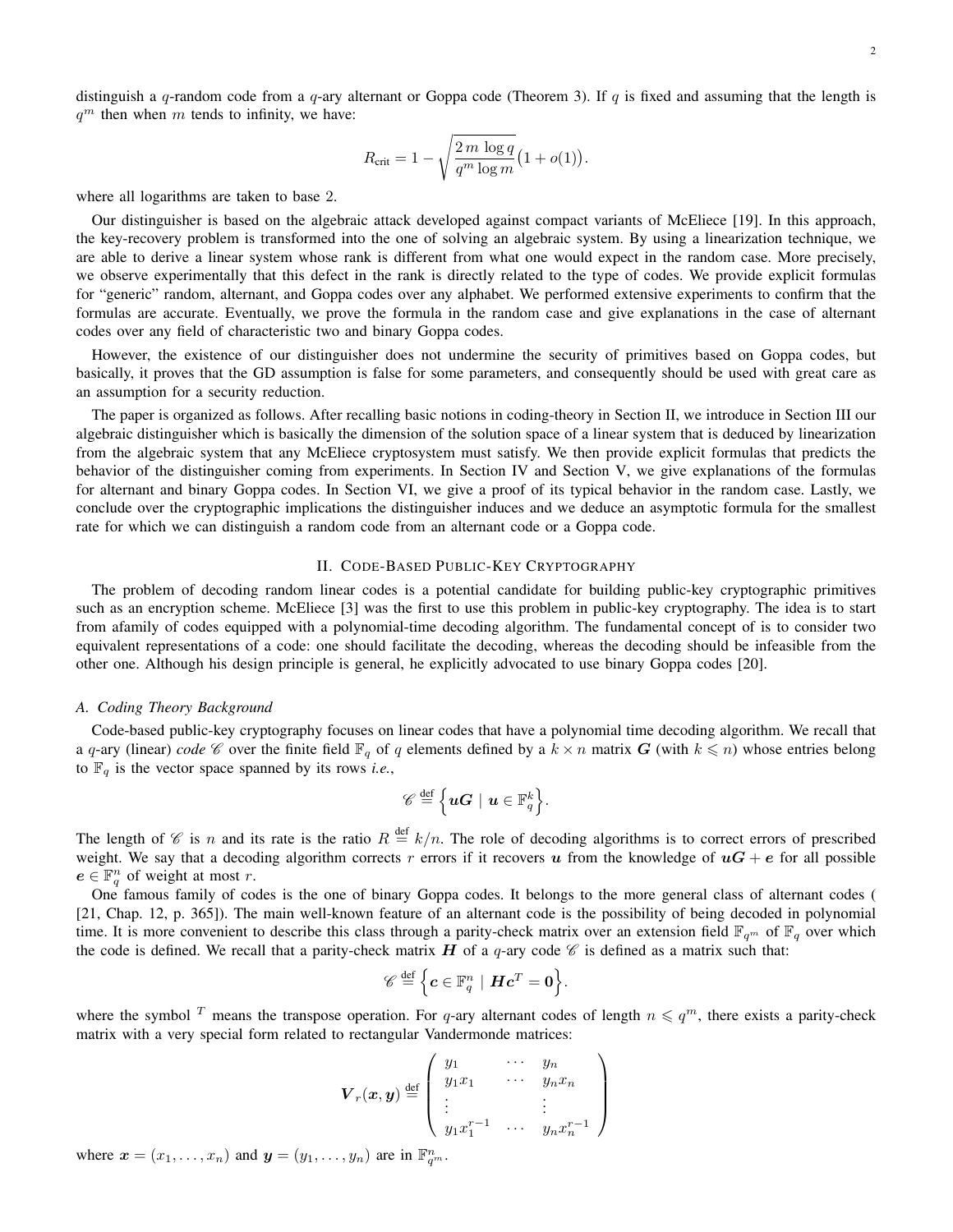*Definition 1 (Alternant code):* A q-ary alternant code of order r associated to  $x = (x_1, \ldots, x_n) \in \mathbb{F}_{q^m}^n$  where all  $x_i$ 's are distinct and  $y = (y_1, \ldots, y_n) \in (\mathbb{F}_{q^m}^*)^n$  denoted by  $\mathscr{A}_r(x, y)$  is

$$
\Big\{\boldsymbol{c}\in\mathbb{F}_q^n~|~\boldsymbol{V}_r(\boldsymbol{x},\boldsymbol{y})\boldsymbol{c}^T=\boldsymbol{0}\Big\}.
$$

It is well-known that the dimension k of an alternant codes of degree r satisfies  $k \geq n - rm$ . Moreover, a key feature about them is the following property.

*Proposition 1:* An alternant codes of degree r can decode in polynomial time all errors of weight at most  $\frac{r}{2}$  whenever there exists a parity-check matrix in the form  $\overline{V}_r(x^*, y^*)$  for some vectors  $x^*$  and  $y^*$ .

*Definition 2 (Goppa codes):* A q-ary Goppa code  $\mathscr{G}(x, \gamma)$  associated to a polynomial  $\gamma(z) \triangleq \sum_{r=1}^{r}$  $i=0$  $\gamma_i x^i$  of degree r over  $\mathbb{F}_{q^m}$  and an *n*-tuple  $x = (x_1, \ldots, x_n)$  of distinct elements of  $\mathbb{F}_{q^m}$  satisfying  $\gamma(x_i) \neq 0$  for all  $i, 1 \leq i \leq n$ , is the q-ary alternant code  $\mathcal{A}(x, y)$  of order r with  $y_i = \gamma(x_i)^{-1}$ alternant code  $\mathscr{A}_r(\boldsymbol{x}, \boldsymbol{y})$  of order r with  $y_i = \gamma(x_i)^{-1}$ .

Goppa codes, viewed as alternant codes, inherit a decoding algorithm that corrects up to  $\frac{r}{2}$  errors. But in the case of *binary* Goppa codes, it is possible to correct twice as many errors. The starting point is the following result given in [21, p. 341].

*Theorem 1:* A binary Goppa code  $\mathscr{G}(x, \gamma)$  associated to a Goppa polynomial  $\gamma(z)$  of degree r without multiple roots is equal to the alternant code  $\mathscr{A}_{2r}(\boldsymbol{x}, \boldsymbol{y})$  with  $y_i = \gamma(x_i)^{-2}$ .

*Corollary 1 ( [22]):* There exists a polynomial time algorithm decoding all errors of weight at most  $r$  for any Goppa code  $\mathscr{G}(\mathbf{x}, \gamma)$  where  $\gamma(z)$  is of degree r and has no multiple roots.

It is worthwhile recalling that the only requirement for decoding a binary Goppa  $\mathscr G$  is either to know x and  $\gamma(z)$  *or* to know two vectors  $x^*$  and  $y^*$  such that:

$$
\mathscr{G} = \mathscr{A}_{2r}(\boldsymbol{x}^*, \boldsymbol{y}^*). \tag{1}
$$

# *B. Cryptographic Primitives Based on Binary Goppa Codes*

The two most important public schemes that use binary Goppa codes are McEliece's encryption function and Courtois-Finiasz-Sendrier (CFS) [2] signature algorithm. We briefly recall here the general principle of McEliece's scheme. The key generation algorithm picks at random one  $k \times n$  generator matrix G of a randomly picked binary Goppa code of  $\mathscr G$  of degree r. The *secret* key is the decoding algorithm D associated to  $\mathscr G$  and the *public* key is G. To encrypt  $u \in \mathbb{F}_2^k$ , the sender has to choose a random vector  $e$  in  $\mathbb{F}_2^n$  of weight r and computes the ciphertext  $c \stackrel{\text{def}}{=} uG + e$ . The receiver then recovers the plaintext by applying  $D$  on  $c$ .

The CFS scheme also relies on binary Goppa codes. A user whose public key is  $G$  and who wishes to sign a message  $x \in \mathbb{F}_2^k$  has to compute a string u such that the Hamming weight of  $x - uG$  is at most r. Anyone (a *verifier*) can publicly check the validity of a signature. Unfortunately, this approach can only provide signatures for messages  $x$  that are within distance  $r$  from a codeword  $uG$ . The CFS scheme prompts to modify the message by appending a counter incremented until the decoding algorithm can find such a signature. The efficiency of this scheme heavily depends on the number of trials. With a binary Goppa codes of length  $n = 2^m$  and and dimension  $k = n - mr$ , the number of trials is of order r!. So one has to choose a very small r and therefore take a very large n in order to be secure. The code rate is then equal to  $1 - \frac{1}{2m} m r$ which is quite close to 1 for large n (that is for large values of m) and moderate values of r. For instance, a 80-bit security CFS scheme requires to take  $n = 2^{21}$  and  $r = 10$  whereas the McEliece cryptosystem for the same security needs to choose  $n = 2^{11}$  and  $r = 32$  ([18]). Thus one major difference between the McEliece cryptosystem and the CFS scheme lies in the choice of the parameters of the codes.

#### *C. Goppa Code Distinguishing Problem*

The minimum requirement for an encryption function is that it should be infeasible from a given ciphertext  $c$  and public data<sup>2</sup> like the public key, ciphertexts, *etc*. to recover the corresponding plaintext x. This issue is directly linked to the following computational problem.

*Definition 3 (McEliece Problem):* Let G be a generator matrix of a binary Goppa code of length  $n \leq 2^m$  and dimension  $k = n - rm$  where m and t are positive integers. Let x be a vector from  $\mathbb{F}_{2^m}^k$  and let e be a vector from  $\mathbb{F}_{2^m}^n$  of weight t. Finally, we set  $c \stackrel{\text{def}}{=} xG + e$ . Then the *McEliece Problem* asks to find  $x$  and  $e$  only from  $G$  and  $c$ .

One obvious way of solving this problem consists in devising a method that recovers the private key. But, it is also possible to recover a plaintext from a specific ciphertext without resorting to a key-recovery attack. In particular, an attacker against the McEliece scheme would find the plaintext by applying general decoding methods like [3]–[11], [23]–[27] on the public matrix G. Such attacks are called *decoding attacks*. It is possible  $\mathcal{G}_{n,k}$  to precise formally all these notions. For any integers n and k with  $k \le n$ , we denote by  $\mathcal{G}_{n,k}$  the set of  $k \times n$  generator matrices of binary Goppa codes. Similarly,  $\mathcal{R}_{n,k}$  is the set of binary random generator  $k \times n$  matrices. The set of words of weight t is denoted by  $\mathcal{S}(\mathbf{0}, t)$ .

<sup>2</sup>This kind of attack is called a *Chosen Plaintext Attack* (CPA).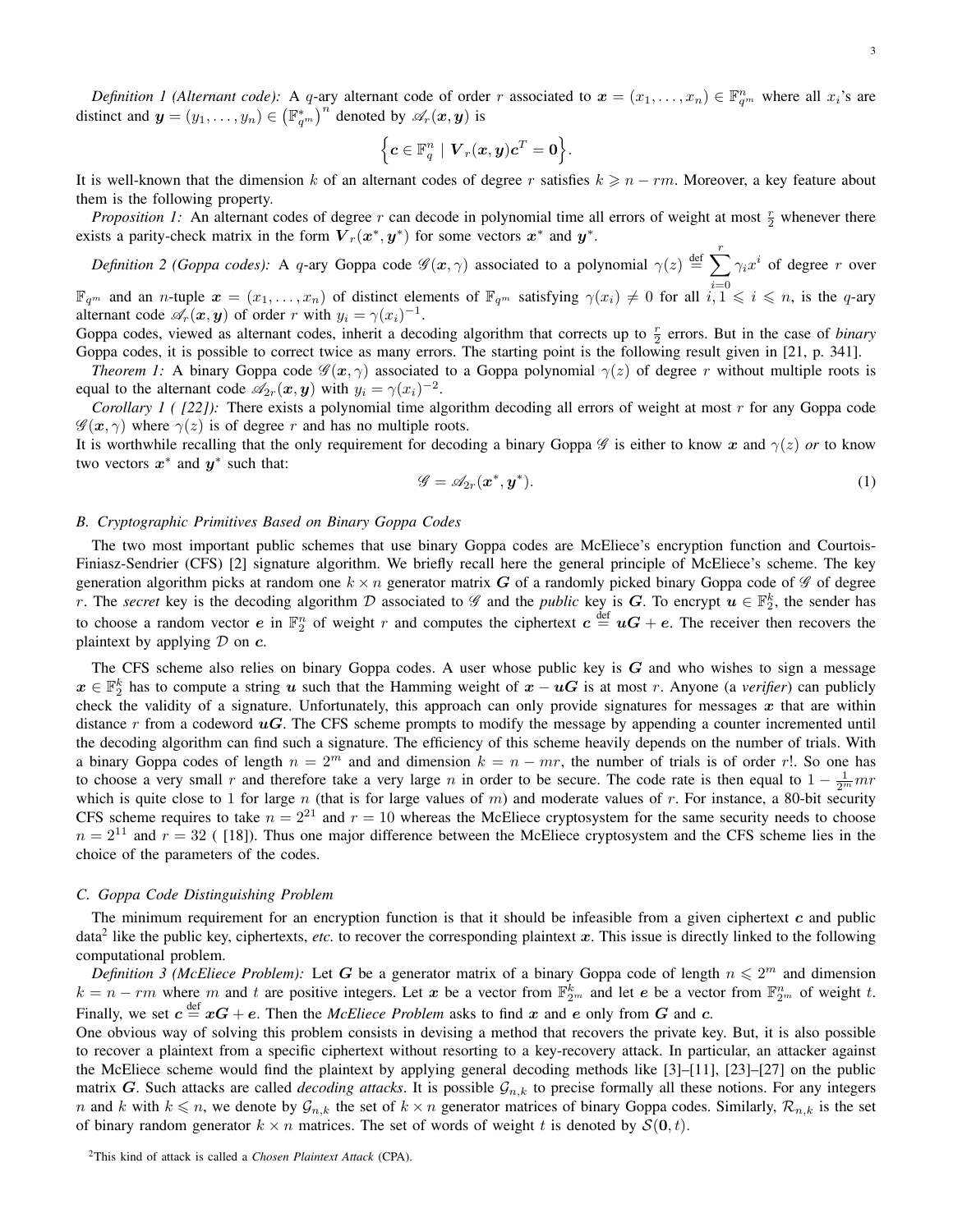*Definition 4:* An  $(T, \varepsilon)$ -*adversary* A against the McEliece cryptosystem is an algorithm that runs in time at most T such that:

$$
\texttt{Suc}_\mathsf{McE}(\mathbb{A}) \stackrel{\text{def}}{=} \mathbf{Pr}_{\bm{G},\bm{m},\bm{e}} \Big\{ \mathbb{A}(\bm{G}, \bm{m}\bm{G}+\bm{e}) = (\bm{m},\bm{e}) \Big\} \leqslant \varepsilon
$$

where the random choices are made such that  $G \in \mathcal{G}_{n,k}$ ,  $m \in \mathbb{F}_2^k$  and  $e \in \mathcal{S}(0,t)$ .

An algorithm A is a  $(T, \varepsilon)$ -decoder if it runs in time at most T such that:

$$
{\tt SuccRand}({\mathbb{A}}) \stackrel{\text{def}}{=} \mathbf{Pr}_{\bm{G},\bm{m},\bm{e}} \Big\{{\mathbb{A}}(\bm{G},\bm{m}\bm{G}+\bm{e}) = (\bm{m},\bm{e})\Big\} \leqslant \varepsilon
$$

where  $\mathbf{G} \in \mathcal{R}_{n,k}$ ,  $\mathbf{m} \in \mathbb{F}_2^k$  and  $\mathbf{e} \in \mathcal{S}(\mathbf{0}, t)$ .

Currently, the only known methods that aim to solve the McEliece problem are based either on an exhaustive search of the private key or on applying very general decoding methods. Both approaches run in exponential time on the length when the rate is fixed. But this situation is a still unsatisfactory because there is no certitude that there does not exist a better way to solve it.

A classical stance is to claim that binary Goppa codes look like random linear codes. It amounts to say that there does not exist a polynomial-time computable quantity which behaves differently depending on whether the code is a Goppa or a random code. Currently, it is an open problem to establish a formal proof that would substantiate the claim that a binary Goppa code is *indistinguishable* from a random code. This assumption is attractive because it enables to rely on the hardness of decoding a random linear code to prove the security of the McEliece function. This reasoning does make sense because binary Goppa codes share several common aspects<sup>3</sup> with a randomly picked linear code. Furthermore, all the general decoding algorithms do not exploit the information, even partially, that a matrix describes a "hidden" Goppa code. Based on this, the authors of [2] defined the *Goppa Code Distinguishing (GD) problem* and stated that *"classification issues are in the core of coding theory since its emergence in the 50's. So far nothing significant is known about Goppa codes, more precisely there is no known property invariant by permutation and computable in polynomial time which characterizes Goppa codes. Finding such a property or proving that none exists would be an important breakthrough in coding theory and would also probably seal the fate, for good or ill, of Goppa code-based cryptosystems".* We state now precisely the GD problem.

*Definition 5 (Goppa Code Distinguishing (GD) Problem)*: An algorithm  $\mathcal{D}: \mathbb{F}_2^{k \times n} \to \{0,1\}$  that takes as input a  $k \times n$ matrix  $G$  and returns a bit solves the GD problem if it wins the following game:

1)  $b \leftarrow \{0, 1\}$ 

2) If  $b = 1$  then  $G \leftarrow \mathcal{G}_{n,k}$  else  $G \leftarrow \mathcal{R}_{n,k}$ 

3) If  $\mathcal{D}(G) = b$  then D wins else D loses.

An algorithm  $\mathcal{D}: \mathbb{F}_2^{k \times n} \to \{0,1\}$  is a  $(T,\varepsilon)$ -distinguisher if it runs in time at most T and such that:

$$
Adv(\mathcal{D}) \stackrel{\text{def}}{=} \Big|\mathbf{Pr}_{\mathbf{G}\in\mathcal{G}_{n,k}}\left\{\mathcal{D}(\mathbf{G})=1\right\}-\mathbf{Pr}_{\mathbf{G}}\left\{\mathcal{D}(\mathbf{G})=1\right\}\Big|.
$$

There is simple way to construct a distinguisher from an attacker (T,  $\varepsilon$ )-attacker A against the McEliece cryptosystem. We denote it by  $\mathcal{D}_A$  and it works as follows. On a given input G, it randomly picks a couple  $(m, e)$  among  $\mathbb{F}_2^k \times \mathcal{S}(0, t)$  and then outputs  $D_{\mathbb{A}}(G) = 1$  if  $\mathbb{A}(G, mG + e) = (m, e)$  and  $D_{\mathbb{A}}(G) = 0$  otherwise. The running time of  $D_{\mathbb{A}}(G)$  is therefore uppe-bounded by the running time of  $A$  and its advantage is then equal to [28]:

$$
Adv(\mathcal{D}_{\mathbb{A}}) = \Big| Succ_{\mathsf{Rand}}(\mathbb{A}) - Succ_{\mathsf{McE}}(\mathbb{A}) \Big|.
$$

This shows that if  $\text{Adv}(\mathcal{D}_A)$  is very small (or negligible) then the chances that an attacker recovers a plaintext are also very small provided that the problem of decoding a random linear code is hard. So the difficulty of the GD problem guarantees that there is no polynomial-time algorithm that solves the McEliece problem.

Until our recent work in [1] and this paper, the only known algorithm for solving GD enumerates binary Goppa codes and tests the code equivalence thanks to the *Support Splitting* algorithm [29]. This approach runs in time  $O\left(\frac{1}{mr}n^{r-1}\right)$  for binary Goppa codes of degree r and length n with  $m \leq \log_2 n$ . Another possible approach was proposed in [30] which shows that Quantum Fourier Sampling (QFS) can also be used for solving the GD problem. However, it turns out that QFS has a negligible advantage against the GD problem. Thus GD problem seems immune against QFS unlike classical cryptographic problems such as factoring integers and discrete logarithms which can be solved in (quantum) poly-time thanks to QFS [31]. This does not contradict the existence of a (classical) poly-time algorithm solving GD. In this paper, we show how to exploit the algebraic structure of Goppa codes to construct a classical poly-time distinguisher with optimal advantage under some conditions on the rate of the code.

<sup>3</sup>Similarly to random codes, Goppa codes asymptotically meet the Gilbert-Varshamov bound. They have also a trivial permutation group like random codes.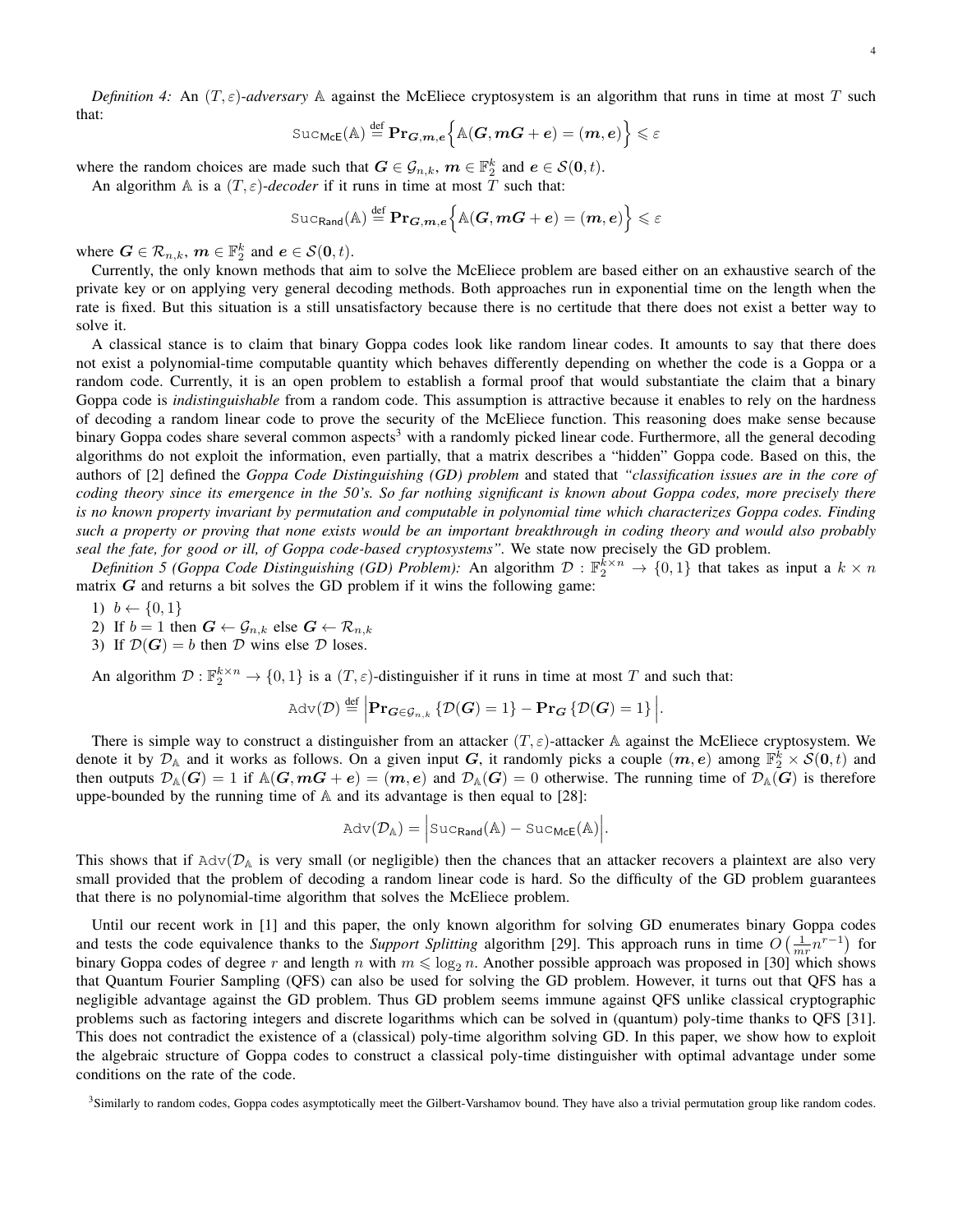#### *D. Semantically Secure Conversions*

The fundamental issue when dealing with cryptographic primitives is to prove its security. A first approach is to show that the primitive resists to the best known attacks. However, this does not guarantee that there will not appear one day a better attack that renders the primitive insecure. The methodology of *security proof by reduction* addresses this question by linking a security notion that a cryptographic primitive should verify to an algorithmic problem widely considered as hard. The approach is similar to the one that proves the NP-Completeness of a given problem. Such a "security proof" proves that if an attacker exists then it can be used as a subroutine to solve a hard problem. In other words, such an attacker has little chances to exist.

These simple facts prompt to design conversions that would lead to an IND-CCA secure encryption scheme. The first article to propose such a conversion for the McEliece cryptosystem is [32] which proposes a conversion resulting into an IND-CCA2 in the *Random Oracle Model* under the assumption that the problem of decoding random linear codes is difficult. This work was then followed by [33] which proposes another modification while providing an IND-CPA secure encryption scheme in the standard model<sup>4</sup> under the assumptions that both decoding random linear codes *and* distinguishing Goppa codes are difficult problems. Finally, under the same assumptions, [34] proposed (a modified) McEliece cryptosystem that is IND-CCA2 in the *standard model*.

#### III. A DISTINGUISHER OF ALTERNANT AND GOPPA CODES

The McEliece cryptosystem relies on binary Goppa codes which belong to the class of *alternant codes*. We are now able to construct an algebraic system as explained in [19] for a key-recovey. This algebraic system will be the main ingredient for building a distinguisher. We assume that the public matrix is a  $k \times n$  generator matrix G where by assumption  $k = n - rm$ and such that it defines an alternant code of degree r. We know that the knowledge of a matrix  $V_r(x^*, y^*)$  for some vectors  $x^*$  and  $y^*$  allows to efficiently decode the public code defined by G. Furthermore, from the definition of G, we also know:

$$
\boldsymbol{V}_r(\boldsymbol{x}^*,\boldsymbol{y}^*)\boldsymbol{G}^T=\boldsymbol{0}.
$$

Let  $X_1, \ldots, X_n$  and  $Y_1, \ldots, Y_n$  be  $2n$  variables corresponding to the  $x_i^*$ 's and the  $y_i^*$ 's. Observe that such  $x_i^*$ 's and  $y_i^*$ 's are a particular solution [19] of the following polynomial system:

$$
\bigcup_{e=0}^{r-1} \left\{ \sum_{j=1}^n g_{i,j} Y_j X_j^e = 0 \mid 1 \leqslant i \leqslant k \right\} \tag{2}
$$

where the  $g_{i,j}$ 's are the entries of the known matrix G. Clearly, solving this system would lead to a possibly equivalent private key. For compact variants [35], [36] of McEliece [3], additional structures permit to drastically reduce the number of variables allowing to solve (2) for a large set of parameters in polynomial-time using dedicated Gröbner bases techniques [19]. But the general case is currently a major *open question*. However, we describe a simple way for *partially* solving (2). It basically consists in deriving a linear system from the polynomial system (2). Note that this operation is actually the first step performed during the computation of Gröbner bases algorithms such as by  $F_4$  or  $F_5$  [37], [38]. From now on, we will always assume that  $q = 2<sup>s</sup>$  with  $s \ge 1$ . We can assume that  $G = (g_{ij})$  with  $1 \le i \le k$  and  $1 \le j \le n$  is in reduced row echelon form over its k first positions  $G = (I_k | P)$  where  $P = (p_{ij})$  for  $1 \leq i \leq k$  and  $k + 1 \leq j \leq n$  is the submatrix of G formed by its last  $n - k = mr$  columns. Next, for any  $i \in \{1, ..., k\}$  and  $e \in \{0, ..., r - 1\}$ , we can rewrite (2) as  $Y_i X_i^e = \sum_{j=k+1}^n p_{i,j} Y_j X_j^e$ . Then, thanks to the trivial identity  $Y_i(Y_i X_i^2) = (Y_i X_i)^2$  for all i in  $\{1, \ldots, k\}$ , we get:

$$
\sum_{j=k+1}^{n} p_{i,j} Y_j \sum_{j=k+1}^{n} p_{i,j} Y_j X_j^2 = \left( \sum_{j=k+1}^{n} p_{i,j} Y_j X_j \right)^2.
$$

We thus obtain a linear system  $\mathcal{L}_{P}$  of k equations involving  $\binom{mr}{2}$  variables  $Z_{jj'} \stackrel{\text{def}}{=} Y_j Y_{j'} X_{j'}^2 + Y_{j'} Y_j X_j^2$  which is as follows:

$$
\mathcal{L}_{P} \stackrel{\text{def}}{=} \begin{cases} \sum_{j=k+1}^{n-1} \sum_{j'>j}^{n} p_{1,j} p_{i,j'} Z_{jj'} = 0 \\ \vdots \\ \sum_{j=k+1}^{n-1} \sum_{j'>j}^{n} p_{k,j} p_{i,j'} Z_{jj'} = 0 \end{cases}
$$
(3)

*Definition 6:* For any integer  $r \ge 1$  and  $m \ge 1$ , the number of variables  $\binom{mr}{2}$  in the linear system  $\mathcal{L}_{P}$  as defined in (3) is denoted by N and its rank by rank( $\mathcal{L}_P$ ). We denote by Ker( $\mathcal{L}_P$ ) the kernel of  $\mathcal{L}_P$  and its dimension as a  $\mathbb{F}_q$ -vector space is denoted by D.

<sup>4</sup>There is no hash function in this model.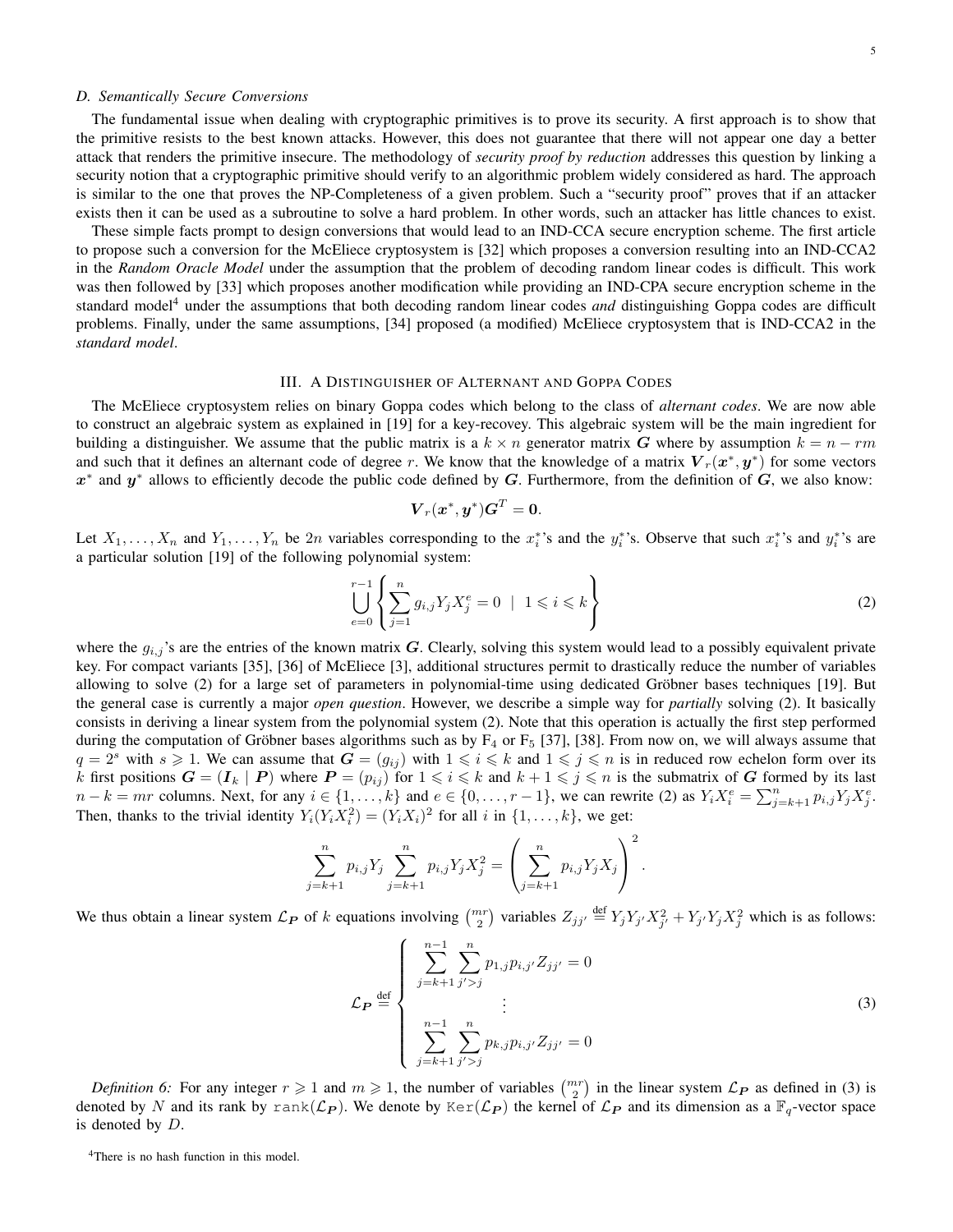Let us recall that  $Ker(\mathcal{L}_{\mathbf{P}})$  is necessarily a  $\mathbb{F}_q$ -vector space since the linear system (3) have coefficients in  $\mathbb{F}_q$  but the solutions of (2) are sought in the extension field  $\mathbb{F}_{q^m}$ . Furthermore, we obviously have  $D = N - \text{rank}(\mathcal{L}_{\mathbf{P}})$ . Hence, in order to recover the solutions of (2), it is necessary that rank  $(\mathcal{L}_{P})$  is almost equal to the number of variables  $N = \binom{mr}{2}$ . For a random system, this is likely to happen when the number  $k$  of equations in (3) is greater than the number of unknowns, that is to say  $k \geq N$ . It appears experimentally that D is amazingly *large even in the case where*  $k \geq N$ . It even depends on whether or not the code with generator matrix  $G$  is chosen as a (generic) alternant code or as a Goppa code. Interestingly enough, when  $G$  is chosen at random,  $rank(\mathcal{L}_{P})$  is equal to min  $\{k, N\}$  with very high probability. In particular, the dimension of the solution space is typically 0 when k is larger than the number of variables N as one would expect. This will be proved in Section VI. Although this *defect* in the rank is an obstacle to break the McEliece cryptosystem, it can be used to distinguish the public generator of a *structured* code from a random code.

We consider three cases. First, when the  $p_{ij}$ 's are chosen uniformly and independently at random in  $\mathbb{F}_q$  then we denote by  $D_{\text{random}}$  the dimension of Ker( $\mathcal{L}_{P}$ ). When G is chosen as a generator matrix of a random alternant (*resp*. Goppa) code of degree r, we denote it by  $D_{\text{alternant}}$  (*resp.*  $D_{\text{Goppa}}$ ). We carried out intensive computations with Magma [39] by randomly generating alternant and Goppa codes over the field  $\mathbb{F}_q$  with  $q \in \{2, 4, 8, 16, 32\}$  for r in the range  $\{3, \ldots, 50\}$  and several values of  $m$ . Furthermore, in our probabilistic model, a random alternant code is obtained by picking uniformly and independently at random two vectors  $(x_1, \ldots, x_n)$  and  $(y_1, \ldots, y_n)$  from  $(\mathbb{F}_{q^m})^n$  such that the  $x_i$ 's are all different and the  $y_i$ 's are all nonzero. A random Goppa code is obtained by taking a random vector  $(x_1, \ldots, x_n)$  in  $(\mathbb{F}_{q^m})^n$  with all the  $x_i$ 's different and a random *irreducible* polynomial  $\gamma(z) = \sum_i \gamma_i z^i$  of degree r. Our experiments have revealed that the dimension of Ker( $\mathcal{L}_{P}$ ) is *predictable* and follows formulas.

*Experimental Fact 1 (Alternant Case):* As long as  $N - D_{\text{alternant}} < k$ ,  $D_{\text{alternant}}$  is equal with high probability to:

$$
T_{\text{alternant}} \stackrel{\text{def}}{=} \frac{1}{2}m(r-1)\left((2e+1)r - 2\frac{q^{e+1}-1}{q-1}\right)
$$
 (4)

with  $e \stackrel{\text{def}}{=} \lfloor \log_q(r-1) \rfloor$ .

*Experimental Fact 2 (Goppa Case):* As long as  $N - D_{Goppa} < k$  then  $D_{Goppa}$  is equal with high probability to  $T_{Goppa}$  which is defined when  $r < q - 1$  as:

$$
T_{\text{Goppa}} \stackrel{\text{def}}{=} \frac{1}{2}m(r-1)(r-2) = T_{\text{alternant}}
$$
\n(5)

and when  $r \geqslant q - 1$ :

$$
T_{\text{Goppa}} \stackrel{\text{def}}{=} \frac{1}{2} mr \left( (2e+1)r - 2(q-1)q^{e-1} - 1 \right)
$$
 (6)

with  $e$  being the unique integer such that:

$$
(q-1)^2 q^{e-2} < r \leqslant (q-1)^2 q^{e-1}.
$$

We gathered in Appendix A some experimental results obtained through intensive computations with the Magma system [39].

#### IV. ALTERNANT CASE

The goal of this section is to explain the value of the dimension  $D_{\text{alternant}}$  of Ker( $\mathcal{L}_{P}$ ) for q-ary alternant codes of degree r. We shall see that this dimension will be obtained by first identifying a  $\mathbb{F}_{q^m}$ -basis of Ker( $\mathcal{L}_P$ ) when viewed as a linear system with coefficients in  $\mathbb{F}_{q^m}$ . To set up the linear system  $\mathcal{L}_{P}$  as defined in (3), we have used the trivial identity  $Y_i Y_i X_i^2 = (Y_i X_i)^2$ . The fundamental remark is that we can use any identity  $Y_i X_i^a Y_i X_i^b = Y_i X_i^c Y_i X_i^d$  with  $a, b, c, d \in \{0, 1, \ldots, r - 1\}$  such that  $a + b = c + d$ . Such identities lead to the same algebraic system  $\mathcal{L}_{\mathbf{P}}$ :

$$
\sum_{(j,j')\in J} p_{i,j} p_{i,j'} \left(Y_j X_j^a Y_{j'} X_{j'}^b + Y_{j'} X_{j'}^a Y_j X_j^b + Y_{j'} X_{j'}^c Y_j X_j^d\right) + Y_j X_j^c Y_{j'} X_{j'}^d + Y_{j'} X_{j'}^c Y_j X_j^d\right) = 0
$$
\n(7)

where we have set :

$$
J \stackrel{\text{def}}{=} \left\{ (j, j') \in \mathbb{N} \times \mathbb{N} \mid k+1 \leq j < j' \leq n \right\}.
$$

The fact that *there are many different ways of combining equations together yielding the same linear system*  $\mathcal{L}_P$  explains why the dimension of Ker( $\mathcal{L}_{P}$ ) is large. In what follows, we exhibit further elements of Ker( $\mathcal{L}_{P}$ ) thanks to the automorphisms  $x \mapsto x^{q^{\ell}}$  where  $\ell$  is in  $\{0, \ldots, m-1\}$ . Indeed, we can also consider the identity:

$$
(Y_i X_i^a)^{q^{\ell'}} (Y_i X_i^b)^{q^{\ell}} = (Y_i X_i^c)^{q^{\ell'}} (Y_i X_i^d)^{q^{\ell}}
$$
\n(8)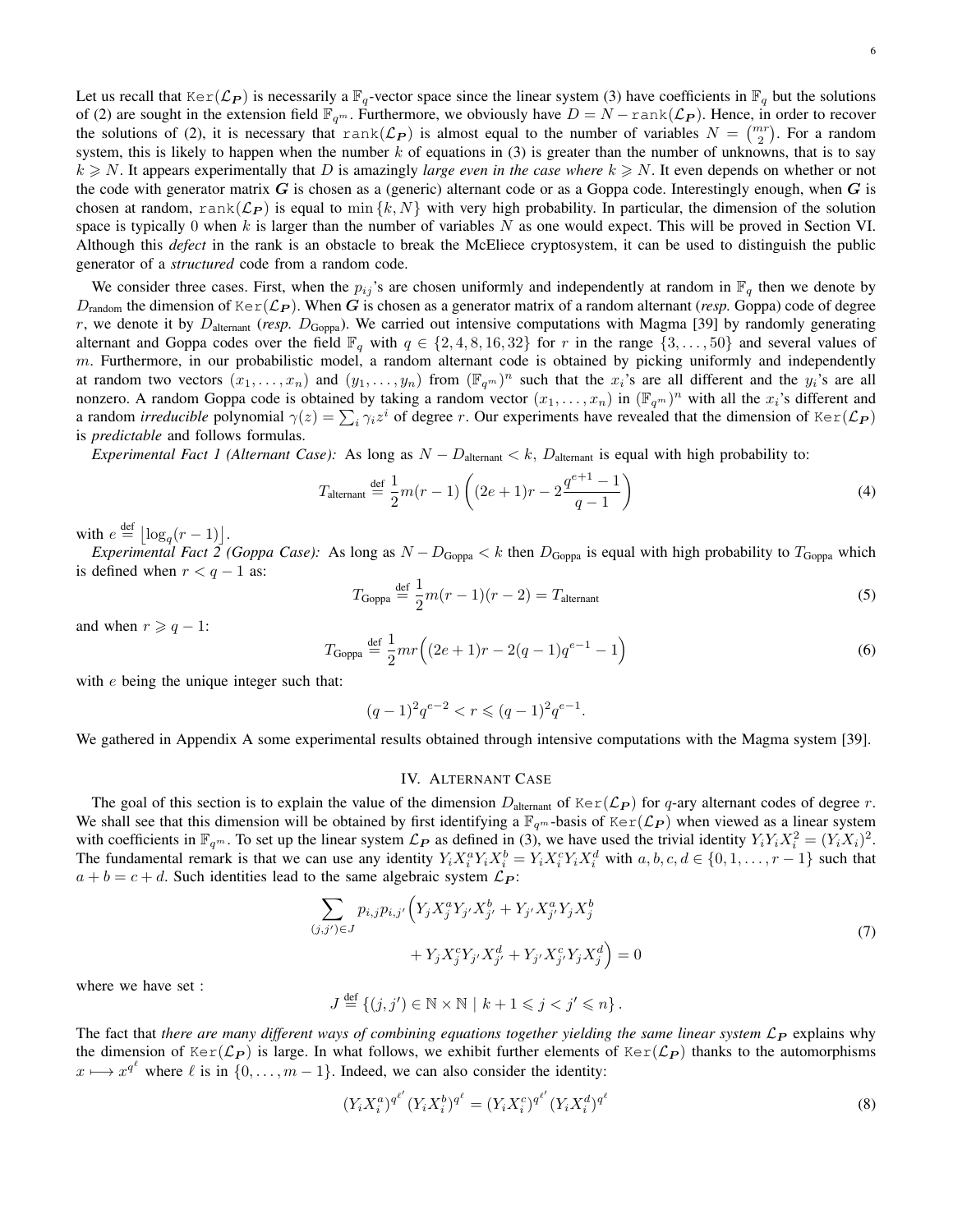for any integers  $a, b, c, d, \ell$  and  $\ell'$  such that  $aq^{\ell'} + bq^{\ell} = cq^{\ell'} + dq^{\ell}$ . We get again the linear system  $\mathcal{L}_{\mathbf{P}}$ . However, assuming that  $\ell' \leq \ell$ , solutions obtained from such equations are exactly those coming from the identity:

$$
Y_i X_i^a Y_i^{q^{\ell-\ell'}} X_i^{bq^{\ell-\ell'}} = Y_i X_i^c Y_i^{q^{\ell-\ell'}} X_i^{dq^{\ell-\ell'}}.
$$
\n(9)

We can focus on vectors that satisfy equations obtained with  $0 \le a, b, c, d < r$ ,  $0 \le \ell < m$  and  $a + q^{\ell}b = c + q^{\ell}d$ . Without loss of generality, we can assume that  $d > b$  and let us set  $\delta = d - b$ . Moreover, the equality  $a + q^{\ell}b = c + q^{\ell}d$  implies that  $a = c + q^{\ell} \delta.$ 

We now try to determine the number of linearly independent solutions induced by such identities. For the sake of simplicity, we denote by  $\mathbf{Z} = (Z_{j,j'})_{(j,j')\in J}$  the vector that is obtained from the identity  $a + q^{\ell}b = c + q^{\ell}d$ . One can show that:

$$
Z_{j,j'} = \left(X_j^{\delta} + X_{j'}^{\delta}\right)^{q^{\ell}} \left(Y_j Y_{j'}^{q^{\ell}} X_j^c X_{j'}^{q^{\ell}b} + Y_{j'} Y_j^{q^{\ell}} X_{j'}^c X_j^{q^{\ell}b}\right).
$$

Thus any solution obtained by the tuple  $(a, b, c, d, \ell)$  is uniquely described by  $(b, c, \delta, \ell)$  by setting  $d = b + \delta$  and  $a = c + q^{\ell} \delta$ provided that  $1 \leqslant \delta \leqslant r - 1 - b$ ,  $0 \leqslant b \leqslant r - 2$  and  $0 \leqslant c + q^{\ell} \delta \leqslant r - 1$ . In the sequel, we set  $e \stackrel{\text{def}}{=} \lfloor \log_{q}(r - 1) \rfloor$  so that  $0 \le \ell \le e$ . We will show that Z can be expressed as a linear combination of some solutions obtained thanks to very specific identities. Firstly, let us denote by  $B(b, c, l)$  *the solution* obtained form  $(b, c, \delta, l)$  with  $\delta = 1$ . We define:

$$
\mathcal{B}_r \stackrel{\text{def}}{=} \bigcup_{\substack{0 \leqslant b \leqslant r-2 \\ 0 \leqslant \ell \leqslant e}} \Big\{ \boldsymbol{B}(b,c,\ell) \neq \boldsymbol{0} \ \mid \ 0 \leqslant c \leqslant r-1-q^{\ell} \Big\}.
$$

It is easy to see that if  $B(b, c, 0)$  belongs to  $\mathcal{B}_r$  then  $0 \leq b < c \leq r-2$ . We denote by  $\langle \mathcal{B}_r \rangle$  the vector space spanned by  $\mathcal{B}_r$ . We are now in position to show that Z belongs to  $\langle B_r \rangle$ . First notice from Equation (7) that if W is the solution obtained from  $a + q^{\ell}b = g + q^{\ell}f$  for some integers g and f then  $\mathbf{Z} + \mathbf{W}$  is the vector that would be obtained from  $c + q^{\ell}d = g + q^{\ell}f$ . In particular, the identity  $c + q^\ell \delta + b q^\ell = c + q^\ell (b + \delta)$  can also be rewritten as  $c + q^\ell \delta + b q^\ell = c + q^\ell (\delta - 1) + (b + 1) q^\ell$ . Therefore, we see that  $\mathbf{Z} = \mathbf{B}(b, c + q^{\ell}(\delta - 1), \ell) + \mathbf{V}$  where V is the solution obtained from the identity

$$
c + q^{\ell}(\delta - 1) + (b + 1)q^{\ell} = c + q^{\ell}(b + \delta).
$$

Hence by induction on  $\delta$  we can prove that:

$$
\mathbf{Z} = \sum_{i=1}^{\delta} \mathbf{B} \left( b + i - 1, c + q^{\ell} (\delta - i), \ell \right).
$$
 (10)

*Proposition 2:* For all  $r \geq 3$ , let us denote by  $|\mathcal{B}_r|$  the cardinality of  $\mathcal{B}_r$  then:

$$
T_{\text{alternant}} = m|\mathcal{B}_r|.
$$

*Proof:* The number of elements in  $\mathcal{B}_r$  is given by the number of possible tuples  $(b, c, \ell)$  that is to say:

$$
|\mathcal{B}_r| = \frac{1}{2}(r-1)(r-2) + \sum_{\ell=1}^e \sum_{b=0}^{r-2} (r - q^{\ell})
$$
  
=  $\frac{1}{2}(r-1)\left(r - 2 + 2er - 2\sum_{\ell=1}^e q^{\ell}\right) = \frac{1}{m}T_{\text{alternant}}.$ 

This proposition shows that  $\mathcal{B}_r$  is a  $\mathbb{F}_{q^m}$ -basis that provides a  $\mathbb{F}_q$ -basis of Ker $(\mathcal{L}_P)$  allowing us to suggest an heuristic: consider an arbitrary decomposition of the elements of  $\mathbb{F}_{q^m}$  in a  $\mathbb{F}_q$  basis. Let  $\pi_i : \mathbb{F}_{q^m} \to \mathbb{F}_q$  be the function giving the *i*-th coordinate in this decomposition with  $1 \leq i \leq m$ . By extension we denote for  $z = (z_j)_{1 \leq j \leq n} \in (\mathbb{F}_{q^m})^n$  by  $\pi_i(z)$  the vector  $(\pi_i(z_j))_{1\leqslant j\leqslant n}\in \mathbb{F}_q^n.$ 

*Heuristic 1:* For any j such that  $1 \leqslant j \leqslant n$  and for random choices of  $x_j$ 's and  $y_j$ 's then  $\bigcup_{1 \leqslant i \leqslant m} \left\{ \pi_i(\mathbf{Z}) \mid \mathbf{Z} \in \mathcal{B}_r \right\}$ forms a basis of  $\text{Ker}(\mathcal{L}_{\mathbf{P}})$ .

# V. BINARY GOPPA CASE

In this section, we will investigate the case of binary Goppa codes. Notice that for q-ary Goppa codes of degree  $r < q - 1$ we have observed that  $T_{\text{alternant}} = T_{\text{Goppa}}$  because (4) simplifies to:

$$
\frac{1}{2}m(r-1)(r-2) \stackrel{\text{def}}{=} T_{\text{Goppa}}.
$$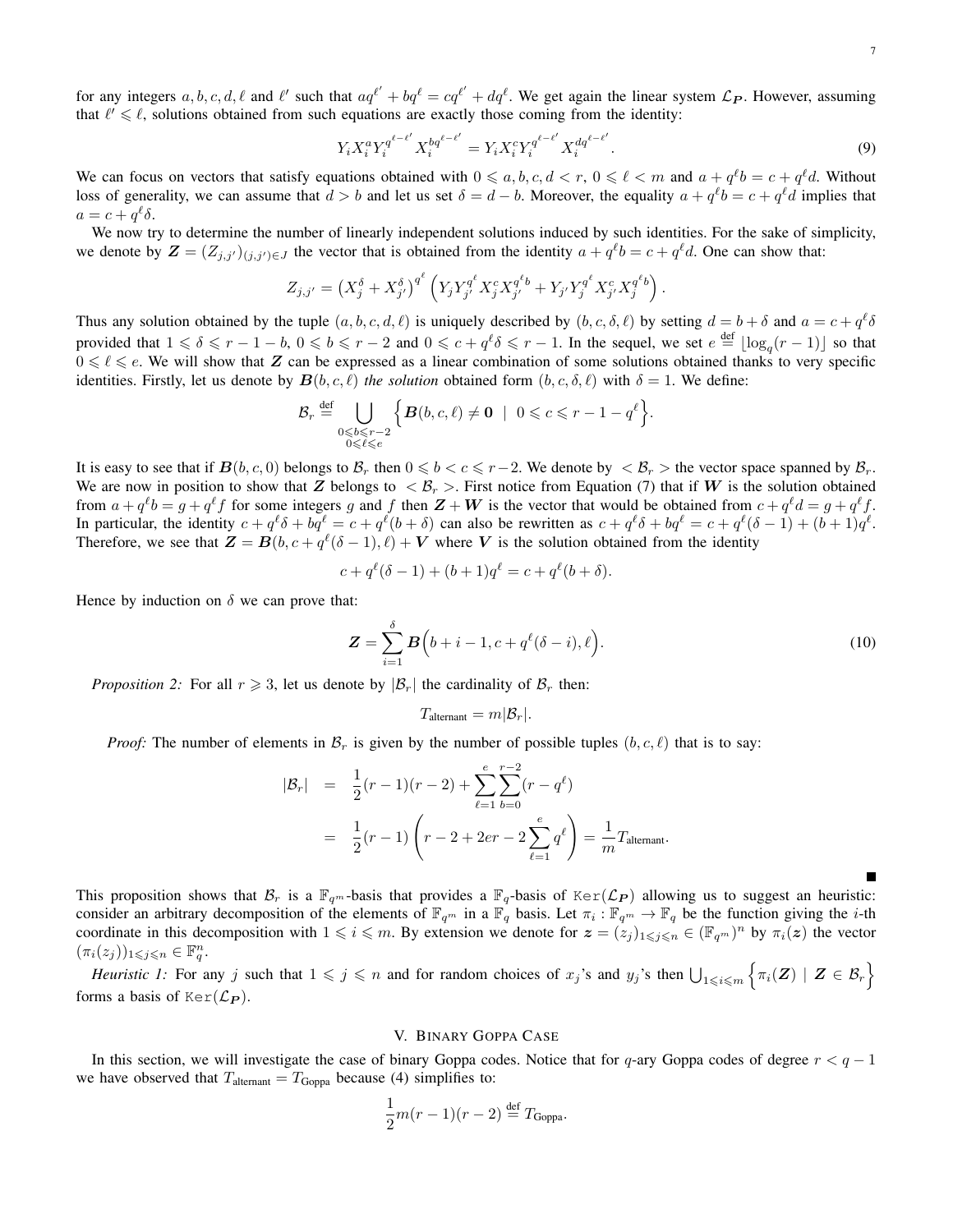8

This is due to the fact that  $e = 0$  when  $r < q - 1$ . We leave as an open question the proof that q-ary Goppa codes of degree  $r < q-1$  behave for our distinguisher as alternant codes. We focus on the classical case in code-based cryptography of binary Goppa codes.

The goal is to identify a basis of  $Ker(\mathcal{L}_P)$  for binary Goppa codes of degree r. We assume therefore that  $q = 2$ . In that special case, the theoretical expression  $T_{\text{Goppa}}$  (Experimental Fact 2) has a simpler expression.

*Proposition 3:* Let  $e = \lceil \log_2 r \rceil + 1$ . When  $q = 2$  then (6) can be simplified to:

$$
T_{\text{Goppa}} = \frac{1}{2} mr \Big( (2e+1)r - 2^e - 1 \Big).
$$

Theorem 1 shows that a binary Goppa code of degree r can be regarded as a binary alternant code of degree  $2r$ . This seems to indicate that we should have

$$
D_{\text{Goppa}}(r) = T_{\text{alternant}}(2r).
$$

This is not the case though because it turns out that  $D_{\text{Goppa}}(r)$  is significantly smaller than this. In our experiments, we have found out that the vectors of  $\mathcal{B}_{2r}$  still form a generating set for Ker( $\mathcal{L}_{P}$ ). Unfortunately, they are not independent anymore. Our goal is therefore to identify the additional dependencies occuring in  $B_{2r}$ . We will see that many of them come from  $\mathbb{F}_{2^m}$ -relations induced by the Goppa polynomial  $\gamma(z) = \sum_{i=0}^r \gamma_i z^i$  with  $\gamma_r \neq 0$ . Recall that by definition  $Y_i = \gamma(X_i)^{-2}$ . This fact will allow to derive two types of linear dependencies. The first type of linear relations is rather natural, whilst the second type is more subtle. In the sequel we set  $u \stackrel{\text{def}}{=} \lfloor \log_2(2r - 1) \rfloor$ .

# A. Linear Dependencies over  $\mathbb{F}_{2^m}$

We derive a first set of linear dependencies induced by the Goppa polynomial  $\gamma(X)$ . *Proposition 4:* Let  $t, \ell$  and  $c$  be such that  $0 \leq t \leq r - 2$ ,  $1 \leq \ell \leq u$  and  $0 \leq c \leq 2r - 2^{\ell} - 1$  then it holds:

$$
\sum_{b=0}^{r} \gamma_b^{2^{\ell}} \mathbf{B}(t+b, c, \ell) =
$$
  
\n
$$
\mathbf{B}(2t, c+2^{\ell-1}, \ell-1) + \mathbf{B}(2t+1, c, \ell-1).
$$
\n(11)

*Proof:* Let us set  $V = (V_{i,j'})_{(i,j')\in J}$  as the following:

$$
\boldsymbol{V} \stackrel{\text{def}}{=} \sum_{b=0}^{r} \gamma_b^{2^{\ell}} \boldsymbol{B}(t+b, c, \ell).
$$

The equality  $Y_j \gamma(X_j)^2 = 1$  clearly implies that  $\sum_{b=0}^r \gamma_b^2 Y_j^2 X_j^{2(b+t)} = Y_j X_j^{2t}$  and therefore:

$$
V_{j,j'} = (X_j + X_{j'})^{2^{\ell}} \left( Y_j Y_{j'}^{2^{\ell-1}} X_j^c X_{j'}^{2^{\ell}t} + Y_{j'} Y_j^{2^{\ell-1}} X_{j'}^c X_j^{2^{\ell}t} \right).
$$

One can check that V is exactly the vector that we would obtain from the identity  $a^* + 2^{\ell-1}b^* = c + 2^{\ell-1}(b^* + 2)$  with  $a^* \stackrel{\text{def}}{=} c + 2^{\ell}$  and  $b^* \stackrel{\text{def}}{=} 2t$ . Hence by (10) the vector V can be written as:

$$
V = B(2t, c + 2^{\ell-1}, \ell - 1) + B(2t + 1, c, \ell - 1).
$$

This last equality terminates the proof.

Consequently  $\mathcal{B}_{2r}$  cannot provide a basis for  $\text{Ker}(\mathcal{L}_{P})$  as in the alternant case. It even possible to count the number of linear dependencies predicted by Proposition 4. Indeed, each equation is defined by a *unique*  $(t, c, \ell)$  such that  $0 \le t \le r-2, 1 \le \ell \le u$ and  $0 \leq c \leq 2r - 2^{\ell} - 1$ . So if  $N_L$  is the number of equations of the form (11) then clearly we have:

$$
N_L = 2(r - 1)(ru + 1 - 2^u). \tag{12}
$$

# *B. Additional Relations Inducing Dependencies over*  $\mathbb{F}_2$

We exhibit new linear dependencies between some elements of  $\mathcal{B}_{2r}$  and the vectors  $\mathbf{B}^2(b,c,\ell)$ . *Proposition 5:* For any  $\ell$ , b and t such that  $0 \le \ell \le u - 1$ ,  $0 \le b \le 2r - 2$  and  $0 \le t \le r - 1 - 2^{\ell}$ , we have:

$$
\boldsymbol{B}(b, 2t, \ell + 1) = \sum_{c=0}^{r} \gamma_c^2 \boldsymbol{B}^2(b, t + c, \ell).
$$
 (13)

*Proof:* Let us set  $V = (V_{i,j'})_{(i,j')\in J}$  as the vector:

$$
\boldsymbol{V} \stackrel{\text{def}}{=} \sum_{c=0}^{r} \gamma_c^2 \boldsymbol{B}^2(b, t+c, \ell).
$$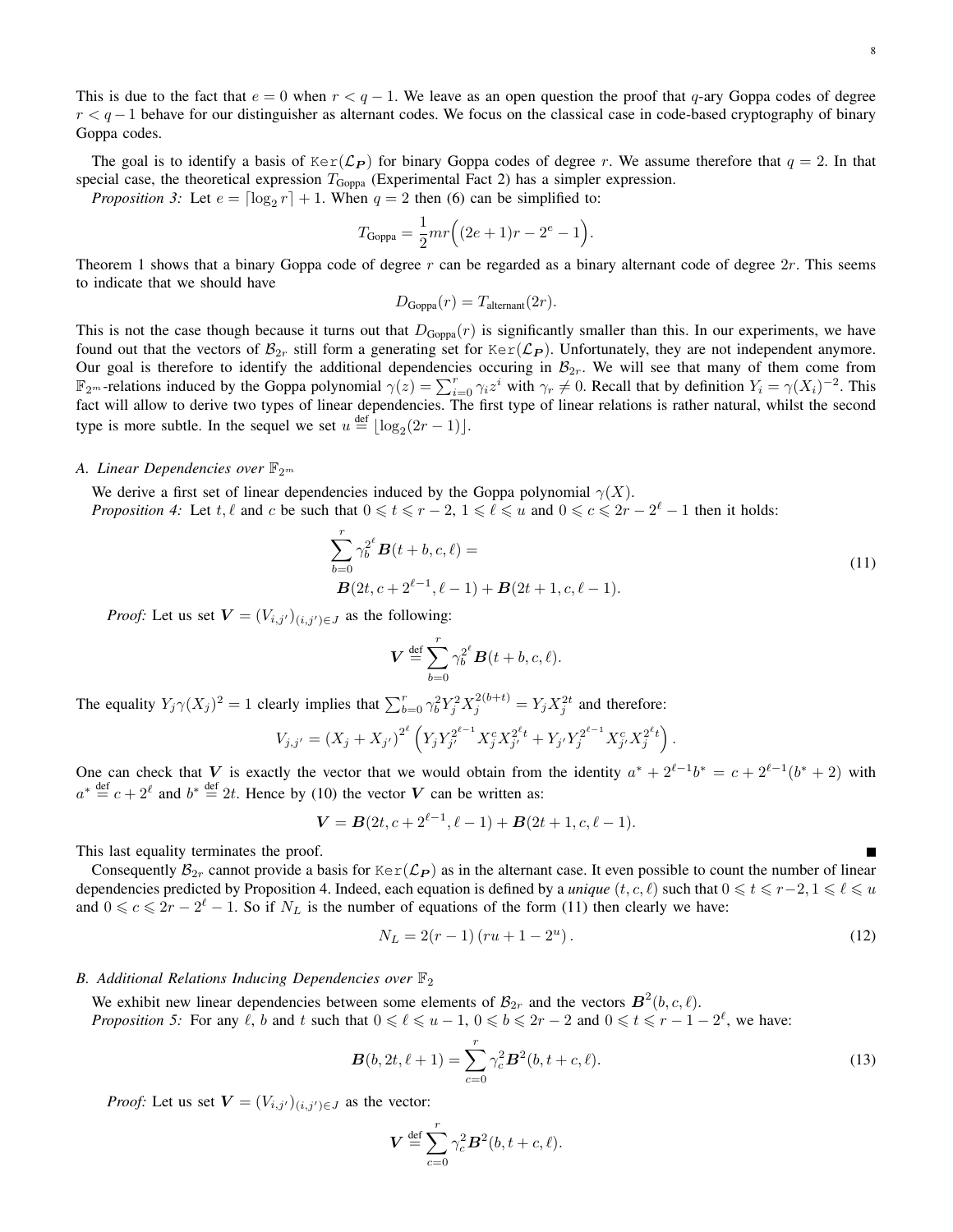On can see that for all  $(j, j') \in J$ :

$$
V_{j,j'} = (X_j + X_{j'})^{2^{\ell+1}} \left(Y_j Y_{j'}^{2^{\ell+1}} X_j^{2t} X_{j'}^{2^{\ell+1} b} + Y_{j'} Y_j^{2^{\ell+1}} X_{j'}^{2t} X_j^{2^{\ell+1} b}\right).
$$
\n(14)

We recognize that V is exactly the expression of  $B(b, 2t, \ell + 1)$  and hence the proposition is proved. We can count the number of linearly dependencies predicted by Proposition 5. Let  $N_Q$  be the number of vectors of  $B_{2r}$ satisfying Equation (13). By Proposition 5  $N_Q$  is exactly the number of  $(\ell, b, t)$  so that:

$$
N_Q = (2r - 1)(ru - 2^u + 1). \tag{15}
$$

#### *C. Counting the Exact Number of Linear Dependencies over*  $\mathbb{F}_2$

We now want to count the number of linear dependencies induced by Proposition 5 and Proposition 4. The difficulty is that some of the  $N_Q$  vectors of  $\mathcal{B}_{2r}$  are counted twice because they appear both in linear relations of the form (11) and "quadratic" equations of the form (13). Let  $N_{L\cap Q}$  be the number of such vectors. More precisely, let  $Q_{2r}$  be the subset of vectors  $B(b, c, \ell)$ of  $\mathcal{B}_{2r}$  which are involved in an Equation of type (13). Remark in that case c has to be even and  $\ell \geqslant 1$ . Furthermore, there are equations of type (11) which involve only vectors of  $\mathcal{Q}_{2r}$ . Let  $N_1$  be their number. Moreover, it is possible by adding two equations of type (11) involving at least one vector which is not in  $\mathcal{Q}_{2r}$  to obtain an equation which involves only vectors of  $\mathcal{Q}_{2r}$ . Let  $N_0$  be the number of such sums and let  $N_{L\cap Q} \stackrel{\text{def}}{=} N_1 + N_0$ . Our goal is to prove that:

$$
N_{L \cap Q} = (r-1)\left((u - \frac{1}{2})r - 2^u + 2\right).
$$
\n(16)

*Proof:* We will consider vectors of  $\mathcal{Q}_{2r}$ , that is to say vectors of  $\mathcal{B}_{2r}$  that satisfy Equation (13), such that there exists a linear relation that link them. In other words, we consider all the linear relations of the form:

$$
\sum_i \alpha_i \boldsymbol{B}(b_i, c_i, \ell_i) = 0
$$

with  $\alpha_i$  in  $\mathbb{F}_{2^m}$  and where each  $\mathbf{B}(b_i, c_i, \ell_i)$  is equal to a linear relation of the form (13).

One can observe that for such vectors we necessarily have  $c_i$  even and  $1 \leq \ell_i \leq u$ . In particular, an equation of the form of Equation (11) will involve only vectors of  $\mathcal{Q}_{2r}$  if and only if  $\ell - 1 \geq 1$  and c is even. Let us recall that the number of such equations is  $N_1$ , and consequently, its value is  $\sum_{t=0}^{r-2} \sum_{\ell=2}^{u} \frac{1}{2}(2r-2^{\ell})$ , namely:

$$
N_1 = (r-1)\left((u-1)r - 2^u + 2\right).
$$
\n(17)

On the other hand when  $\ell = 1$  and c is even, say for instance  $c = 2t'$  then Equation (11) becomes:

$$
\sum_{b=0}^{r} \gamma_b^2 \mathbf{B}(t+b, 2t', 1) = \mathbf{B}(2t, 2t'+1, 0) + \mathbf{B}(2t+1, 2t', 0).
$$

Notice that we always have  $B(b, c, 0) = B(c, b, 0)$ . So if  $t' = t$  then  $B(2t, 2t + 1, 0) + B(2t + 1, 2t, 0) = 0$  and when  $t \neq t'$ we obviously have:

$$
\sum_{b=0}^{r} \gamma_b^2 \mathbf{B}(t+b, 2t', 1) = \sum_{b=0}^{r} \gamma_b^2 \mathbf{B}(t'+b, 2t, 1).
$$

In both case, we get new linear dependencies between vectors of  $\mathcal{Q}_{2r}$  different from those already obtained.In conclusion,  $N_0$ is exactly the number of sets  $\{t, t'\}$ . By assumption t and t' have to satisfy  $0 \le t \le r - 2$  and  $c = 2t'$  with  $0 \le c \le 2r - 3$ , which implies that  $0 \leq t' \leq r - 2$ .  $N_0$  is therefore the number of couples  $(t, t')$  such that  $0 \leq t \leq t' \leq r - 2$ . By gathering all the cases we have proved that:

$$
N_{L\cap Q} = (r-1)((u-1)r - 2^u + 2) + \frac{1}{2}(r-1)r.
$$
\n(18)

*Proposition 6:* For any integer  $r \geq 2$ , we have:

$$
\frac{1}{m}T_{\text{Goppa}}(r) = |\mathcal{B}_{2r}| - N_L - N_Q + N_{L\cap Q}
$$
  
= 
$$
\frac{1}{2}r((2u+3)r - 2^{u+1} - 1).
$$

*Proof:* From Equation (4) and gathering all the equalities:

$$
|\mathcal{B}_{2r}| - (N_L + N_Q - N_{L\cap Q}) = r\left((u + \frac{3}{2})r - 2^u - \frac{1}{2}\right).
$$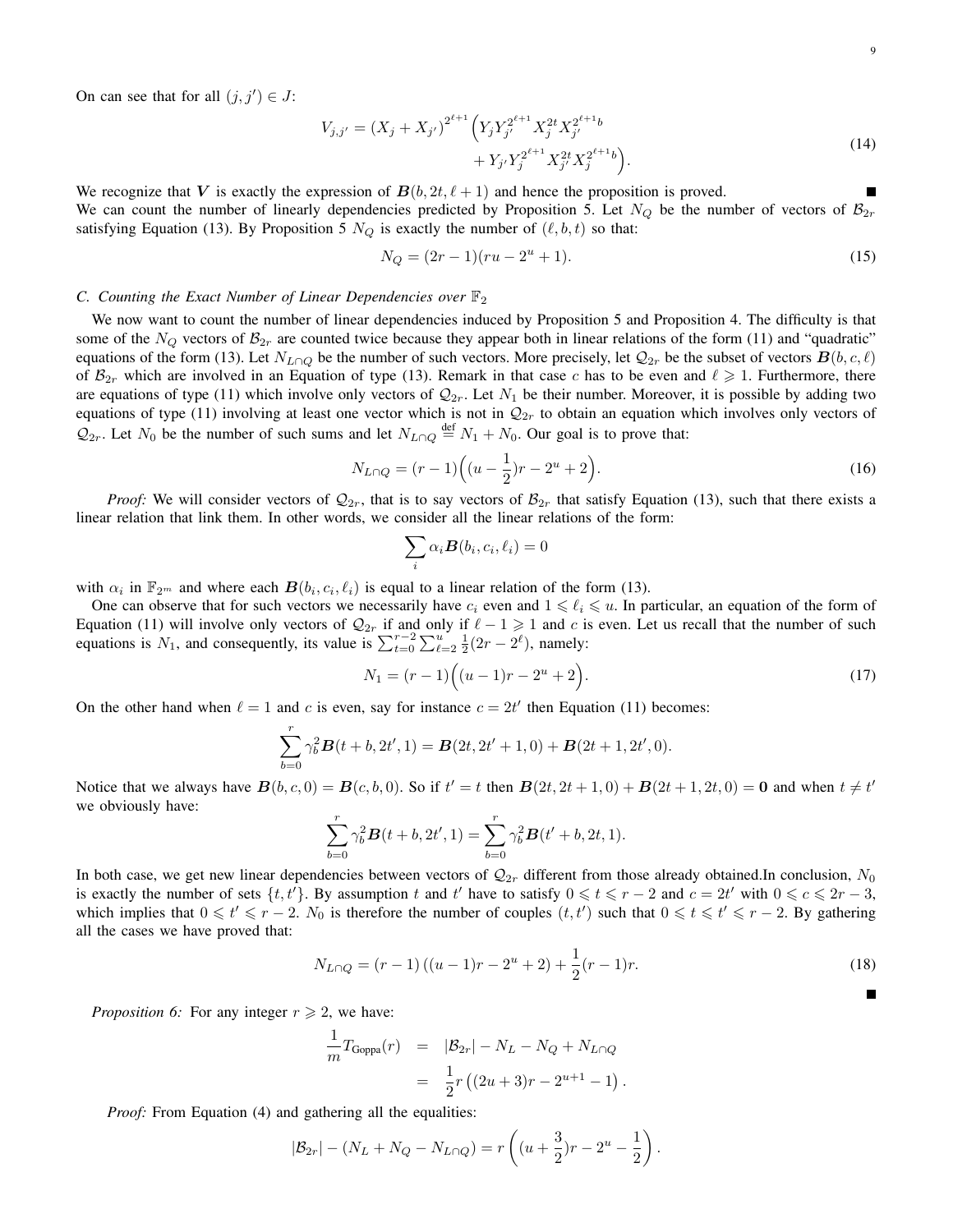$$
\frac{1}{m}T_{\text{Goppa}}(r) = \frac{1}{2}r((2e+1)r - 2^e - 1)
$$

where  $e = \lceil \log_2 r \rceil + 1$ . Using the basic inequality  $2r - 1 < 2r < 2(2r - 1)$ , we have therefore  $\log_2(2r - 1) < \log_2(r) + 1 <$  $\log_2(2r-1) + 1$ . This implies  $\lceil \log_2 r \rceil = u$  and thus  $\frac{1}{m}T_{\text{Goppa}}(r) = \frac{1}{2}r((2u+3)r - 2^{u+1} - 1)$ .

# VI. RANDOM CASE

The purpose of this section is to study the behavior of  $D_{random}$ , namely the dimension of Ker( $\mathcal{L}_{P}$ ) as  $\mathbb{F}_{q}$ -vector space when the entries of the matrix P are drawn independently from the uniform distribution over  $\mathbb{F}_q$ . In this case, we can show that:

*Theorem 2:* Assume that  $N \leq k$  and that the entries of P are drawn independently from the uniform distribution over  $\mathbb{F}_q$ . Then for any function  $\omega(x)$  tending to infinity as x goes to infinity, we have

$$
\mathbf{Pr}\Big(D_{\text{random}} \geqslant mr\omega(mr)\Big) = o(1),
$$

as mr goes to infinity.

Notice that if we choose  $\omega(x) = \log(x)$  for instance, then asymptotically the dimension  $D_{\text{random}}$  of the solution space is with very large probability smaller than  $mr \log(mr)$ . When m and r are of the same order (which is generally chosen in practice) this quantity is smaller than  $D_{\text{alternant}}$  or  $D_{\text{Goppa}}$  which are of the form  $\Omega(mr^2)$ .

The main ingredient for proving Theorem 2 consists in analyzing a certain (partial) Gaussian elimination process on the matrix:

$$
M \stackrel{\text{def}}{=} \left(p_{ij}p_{ij'}\right)_{\substack{1 \leq i \leq k \\ k+1 \leq j < j' \leq n}}.
$$

We can see the matrix  $M$  in block form, each block consists of the matrix:

$$
B_j = \left(p_{i,k+j}p_{i,k+j'}\right)_{\substack{1 \le i \le k \\ 1 \le j < j' \le n-k}}.
$$

Each block  $B_j$  is of size  $k \times (rm - j)$ . Notice that in  $B_j$ , the rows for which  $p_{i,k+j} = 0$  consist only of zeros. To start the Gaussian elimination process with B<sub>1</sub>, we will therefore choose  $rm-1$  rows for which  $p_{i,k+1} \neq 0$ . This gives a square matrix  $M_1$ . We perform Gaussian elimination on M by adding rows involved in  $M_1$  to put the first block  $B_1$  in standard form. We continue this process with  $B_2$  by picking now  $rm - 2$  rows which have not been chosen before and which correspond to  $p_{i,k+2} \neq 0$ . This yields a square submatrix  $M_2$  of size  $rm - 2$  and we continue this process until we reach the last block. The key observation is that:

$$
rank(M) \geqslant rank(M_1) + \cdots + rank(M_{rm-1}).
$$

A rough analysis of this process yields Theorem 2. The important point is that what happens for different blocks are independent processes and it corresponds to looking at different rows of the matrix  $P$ . We give all the previous results that we need in order to prove Theorem 2.

It will be convenient to assume that the columns of  $M$  are ordered lexicographically. The index of the first column is  $(j, j') = (k + 1, k + 2)$ , the second one is  $(j, j') = (k + 1, k + 3)$ , while the last one is  $(j, j') = (n - 1, n)$ . The matrices  $M_i$ 's which are involved in the Gaussian elimination process mentioned above are defined inductively as follows. Let  $E_1$  be the subset of  $\{1,\ldots,k\}$  of indices s such that  $p_{s,k+1} \neq 0$ . Let  $F_1$  be the subset of  $E_1$  formed by its first  $rm-1$  elements (if these elements exist). Now , we set

$$
M_1 \stackrel{\text{def}}{=} (p_{s,k+1}p_{s,j})_{\substack{s \in F_1 \\ k+1 < j \le n}}.
$$
\n(19)

Let  $r_1$  be the rank of  $M_1$ . To simplify the discussion, we assume that:

1)  $F_1 = \{1, 2, \ldots, rm - 1\},\$ 

2) the submatrix  $N_1$  of  $M_1$  formed by its first  $r_1$  rows and columns is of full rank.

Note that we can always assume this by performing suitable row and column permutations. In other words  $M$  has the following block structure:

$$
M = \begin{pmatrix} N_1 & B_1 \\ A_1 & C_1 \end{pmatrix}.
$$

We denote:

$$
M^{(1)}\stackrel{\text{def}}{=} \begin{pmatrix} N_1^{-1} & O \\ -A_1N_1^{-1} & I \end{pmatrix}M,
$$

where O is a matrix of size  $r_1 \times (k - r_1)$  with only zero entries and I is the identity matrix of size  $k - r_1$ . Notice that  $M^{(1)}$ takes the block form:

$$
M^{(1)} = \begin{pmatrix} I & B_1' \\ O & C_1' \end{pmatrix}.
$$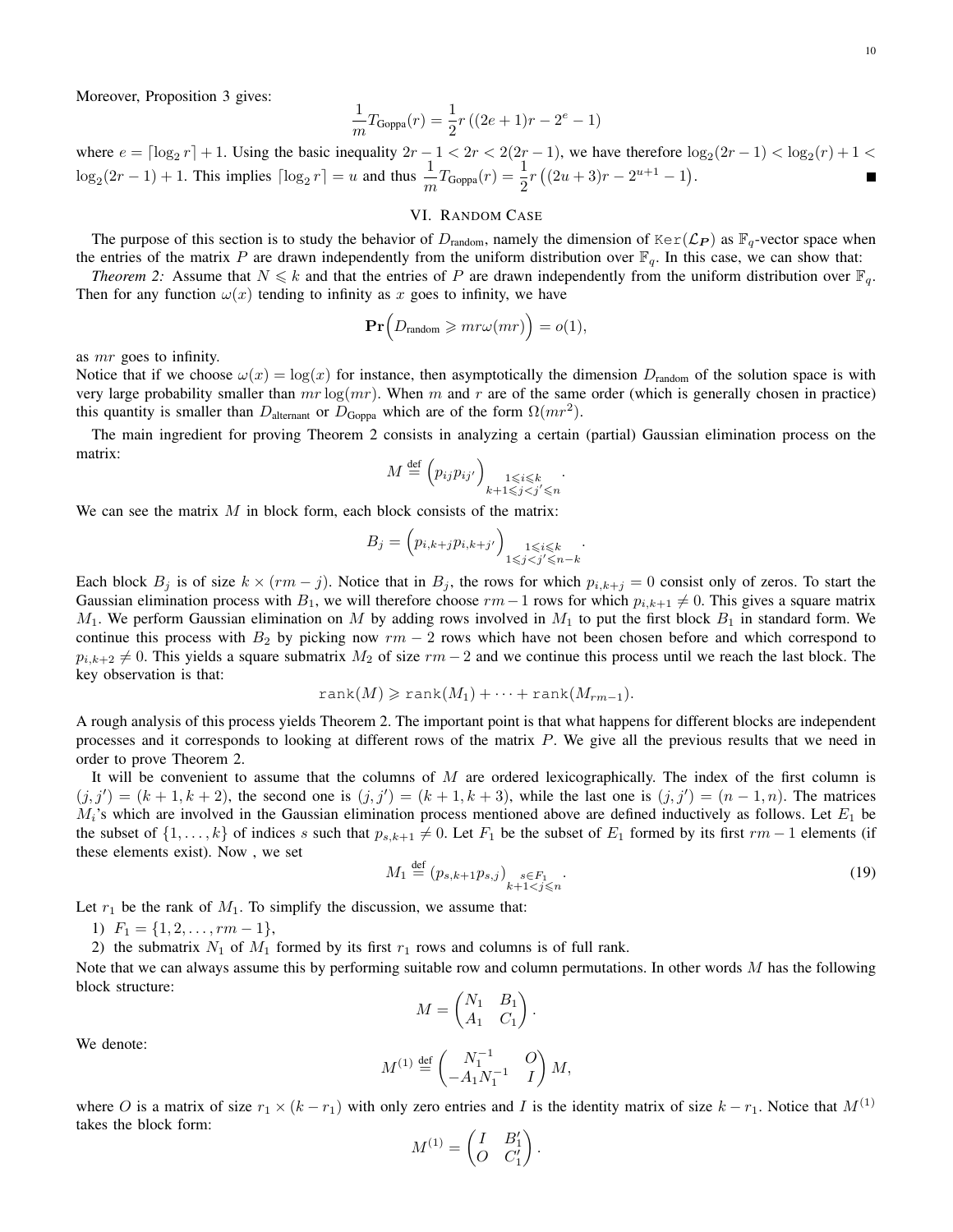This is basically performing Gaussian elimination on M in order to have the first  $r_1$  columns in standard form. We then define inductively the  $E_i, F_i, M_i, M^{(i)}$  and  $N_i$  as follows:

$$
E_i \stackrel{\text{def}}{=} \left\{ s \mid 1 \leqslant s \leqslant k, p_{s,k+i} \neq 0 \right\} \setminus \bigcup_{u=1}^{i-1} F_{i-u},
$$
  

$$
F_i \stackrel{\text{def}}{=} \text{the first } rm - i \text{ elements of } E_i.
$$

 $M_i$  is the submatrix of  $M^{(i-1)}$  obtained from the rows in  $F_i$  and the columns associated to the indices of the form  $(k+i, j')$ where j' ranges from  $k + i + 1$  to n.  $M^{(i)}$  is obtained from  $M^{(i-1)}$  by first choosing a square submatrix  $N_i$  of  $M_i$  of full rank and with the same rank as  $M_i$  and then by performing Gaussian elimination on the rows in order to put the columns of  $M^{(i-1)}$  involved in  $N_i$  in standard form (i.e., the submatrix of  $M^{(i-1)}$  corresponding to  $N_i$  becomes the identity matrix while the other entries in the columns involved in  $N_i$  become zero). It is clear that the whole process leading to  $M(rm-1)$  amounts to perform (partial) Gaussian elimination to  $M$ . Hence:

*Lemma 1:* When  $|E_i| \geq r m - i$ , for all  $i \in \{1, ..., rm - 1\}$ , we have:

$$
\operatorname{rank}(M) \geqslant \sum_{i=1}^{rm-1} \operatorname{rank}(M_i).
$$

Another observation is that  $M_i$  is equal to the sum of the submatrix  $(p_{s,k+i}p_{s,j})_{\substack{s \in F_i \\ k+i < j \le n}}$  of M and a certain matrix which is

some function on the entries  $p_{t,k+i}p_{t,j}$  where t belongs to  $F_1 \cup \ldots F_{i-1}$  and j ranges over  $\{k+i+1,n\}$ . Since by definition of  $F_i$ ,  $p_{s,k+i}$  is different from 0 for s in  $F_i$ . In addition, the rank of  $M_i$  does not change by multiplying each row of index s by  $p_{s,k+i}^{-1}$ . Then, it turns out that the rank of  $M_i$  is equal to the rank of a matrix which is the sum of the matrix  $(p_{s,j})_{s \in F_i}$ , another matrix depending on the  $p_{t,k+i}p_{t,j}$ 's (where t ranges over  $F_1 \cup \ldots F_{i-1}$ ) and the  $p_{s,k+1}$ 's with  $s \in F_i$ . This proves that:

*Lemma 2:* Assume that  $|E_i| \geqslant rm - i$  for all  $i \in \{1, ..., rm - 1\}$ . Then, the random variables  $rank(M_i)$  are independent and rank( $M_i$ ) is distributed as the rank of a square matrix of size  $rm -i$  with entries drawn independently from the uniform distribution on  $\mathbb{F}_q$ .

Another essential ingredient for proving Theorem 2 is the following well known lemma (see for instance [40][Theorem 1])

*Lemma 3:* There exist two positive constants A and B depending on q such that the probability  $p(s, \ell)$  that a random  $\ell \times \ell$ matrix over  $\mathbb{F}_q$  is of rank  $\ell - s$  (where the coefficients are drawn independently from each other from the uniform distribution on  $\mathbb{F}_q$ ) satisfies

$$
\frac{A}{q^{s^2}}\leqslant p(s,\ell)\leqslant \frac{B}{q^{s^2}}.
$$

This enables to control the exponential moments of the defect of a random matrix. For a square matrix M of size  $\ell \times \ell$ , we define the defect  $d(M)$  by  $d(M) \stackrel{\text{def}}{=} \ell - \text{rank}(M)$ .

*Lemma 4:* If M is random square matrix whose entries are drawn independently from the uniform distribution over  $\mathbb{F}_q$ , then there exists some constant K such that for every  $\lambda > 0$ ,

$$
\mathbb{E}\left(q^{\lambda d(\boldsymbol{M})}\right) \leqslant K q^{\frac{\lambda^2}{4}},
$$

 $\mathbb{E}(.)$  denoting the expectation.

*Proof:* By using Lemma 3, we obtain:

$$
\mathbb{E}\left(q^{\lambda d(M)}\right) \hspace{2mm} \leqslant \hspace{2mm} \sum_{d=0}^{\infty} q^{\lambda d} \frac{B}{q^{d^2}} \leqslant B \sum_{d=0}^{\infty} q^{\lambda d - d^2}.
$$

Observe that the maximum of the function  $d \mapsto q^{\lambda d-d^2}$  is reached for  $d_0 = \frac{\lambda}{2}$  and is equal to  $q^{\frac{\lambda^2}{4}}$ . Then, we can write the sum above as:

$$
\sum_{d=0}^{\infty} q^{\lambda d - d^2} = \sum_{d \leqslant d_0} q^{\lambda d - d^2} + \sum_{d > d_0} q^{\lambda d - d^2}.
$$

Finally, we notice that:

$$
\frac{q^{\lambda(d+1)-(d+1)^2}}{q^{\lambda d-d^2}} \leq \frac{q^{\lambda(d_0+1)-(d_0+1)^2}}{q^{\lambda d_0-d_0^2}} = \frac{1}{q} \text{ for } d > d_0,
$$
  

$$
\frac{q^{\lambda(d-1)-(d-1)^2}}{q^{\lambda d-d^2}} \leq \frac{q^{\lambda(d_0-1)-(d_0-1)^2}}{q^{\lambda d_0-d_0^2}} = \frac{1}{q} \text{ for } d \leq d_0.
$$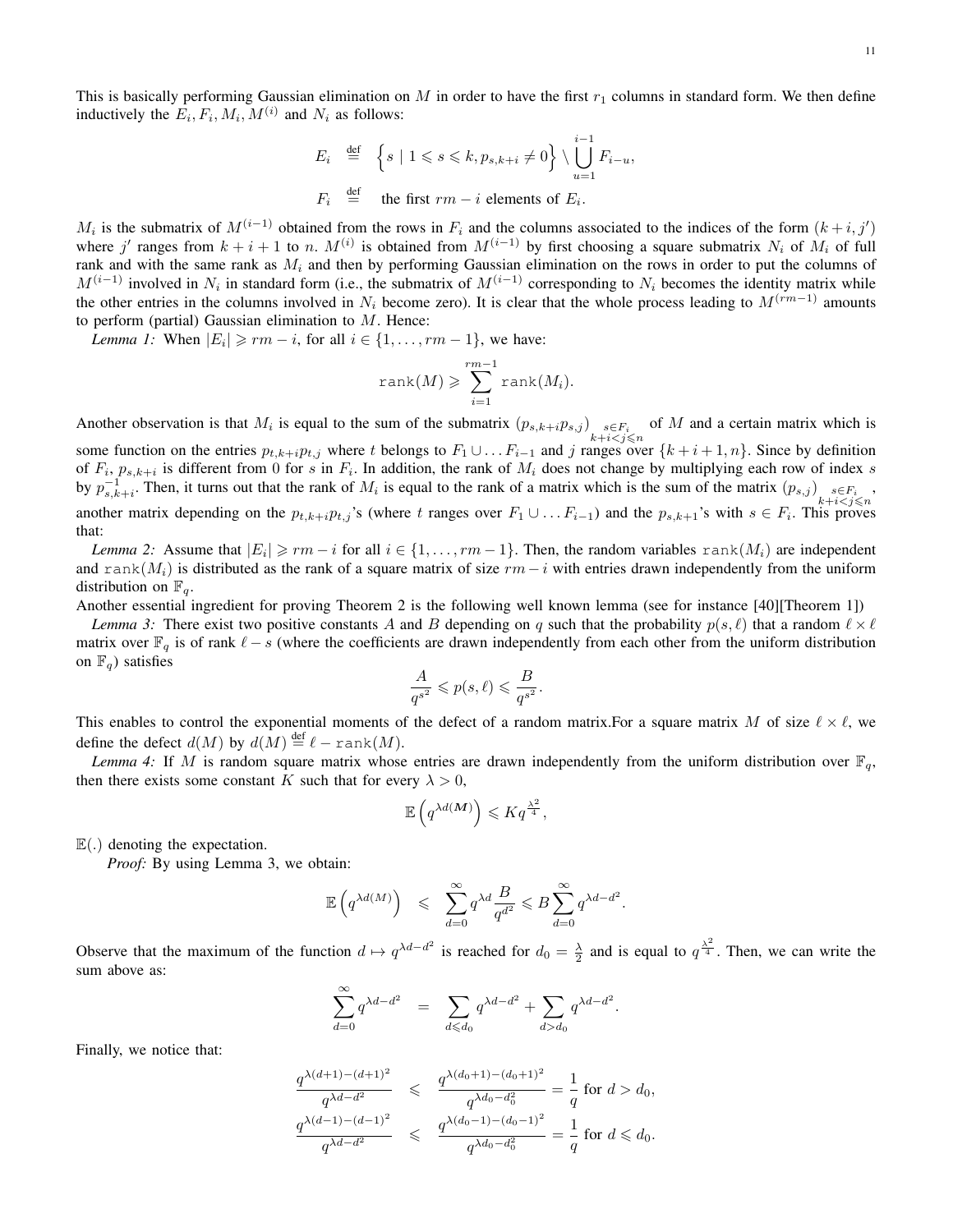П

П

Г

This leads to claim that  $\sum_{d=0}^{\infty} q^{\lambda d - d^2} = O\left(q^{\frac{\lambda^2}{4}}\right)$  since we have:

$$
\sum_{d=0}^{\infty} q^{\lambda d - d^2} \leq \sum_{d \leq d_0} q^{d - \lfloor d_0 \rfloor} q^{\frac{\lambda^2}{4}} + \sum_{d > d_0} q^{\lceil d_0 \rceil - d} q^{\frac{\lambda^2}{4}}.
$$

We can use now the previous lemma together with Lemma 1 and Lemma 2 to derive the following lemma.

*Lemma 5:* Assuming that  $|E_i| \geqslant rm - i$  for all  $i \in \{1, ..., t\}$ , we get:

$$
\Pr\left(\sum_{i=1}^t d(M_i) \geqslant u\right) \leqslant K^t q^{-\frac{u^2}{t}}
$$

where  $K$  is the constant appearing in Lemma 4.

*Proof:* Let  $D \stackrel{\text{def}}{=} \sum_{i=1}^{t} d(M_i)$ . Using Markov's inequality:

$$
\mathbf{Pr}(D \geq u) \leq \frac{\mathbb{E}(q^{\lambda D})}{q^{\lambda u}} \tag{20}
$$

for some well chosen  $\lambda > 0$ . The exponential moment appearing at the numerator is upper-bounded with the help of the previous lemma and by using the independence of the random variables  $q^{\lambda d(M_i)}$  *i.e.*:

$$
\mathbb{E}(q^{\lambda D}) = \mathbb{E}\left(q^{\lambda \sum_{i=1}^{t} d(M_i)}\right) = \prod_{i=1}^{t} \mathbb{E}\left(q^{\lambda d(M_i)}\right)
$$
\n
$$
\leqslant K^t q^{\frac{t\lambda^2}{4}}.
$$
\n(21)

Using now (21) in (20), we obtain  $\mathbf{Pr}(D \ge \alpha t) \le K^t \frac{q^{\frac{t\lambda^2}{4}}}{{\lambda \alpha}}$  $\frac{d}{q^{\lambda u}}$  which implies:

$$
\mathbf{Pr}(D \ge \alpha t) \le K^t q^{\frac{t\lambda^2}{4} - \lambda u}.
$$

We choose  $\lambda = \frac{2u}{t}$  to minimize this upper-bound leading to:

$$
\mathbf{Pr}(D \geq u) \leqslant K^t q^{-\frac{u^2}{t}}.
$$

|  |  |  | The last ingredient for proving Theorem 2 is a bound on the probability that $E_i$ is too small to construct $F_i$ . |  |  |  |  |  |  |
|--|--|--|----------------------------------------------------------------------------------------------------------------------|--|--|--|--|--|--|
|--|--|--|----------------------------------------------------------------------------------------------------------------------|--|--|--|--|--|--|

*Lemma 6*: Let  $u_i \stackrel{\text{def}}{=} \binom{mr}{2} - \frac{1}{2}(2rm - i)(i - 1)$  and F be the event " $|F_j| = rm - j$  for  $j \in \{1, ..., i - 1\}$ " then

$$
\Pr(|E_i| < rm - i \mid F) \leq e^{-\frac{2}{u_i} \left(\frac{q-1}{q} u_i - rm - i + 1\right)^2}.
$$

*Proof:* When all the sets  $F_j$  are of size  $rm - j$  for j in  $\{1, \ldots, i - 1\}$ , it remains

$$
N - \sum_{j=1}^{i-1} (rm - j) = N - \frac{1}{2} (2rm - i)(i - 1) = u_i
$$

rows which can be picked up for  $E_i$ . Let  $S_t$  be the sum of t Bernoulli variables of parameter  $\frac{q-1}{q}$ . We obviously have

$$
\mathbf{Pr}(|E_i| < rm - i \mid F) = \mathbf{Pr}(S_{u_i} < rm - i).
$$

It remains to use the Hoeffding inequality on the binomial tails to finish the proof.

We are ready now to prove Theorem 2: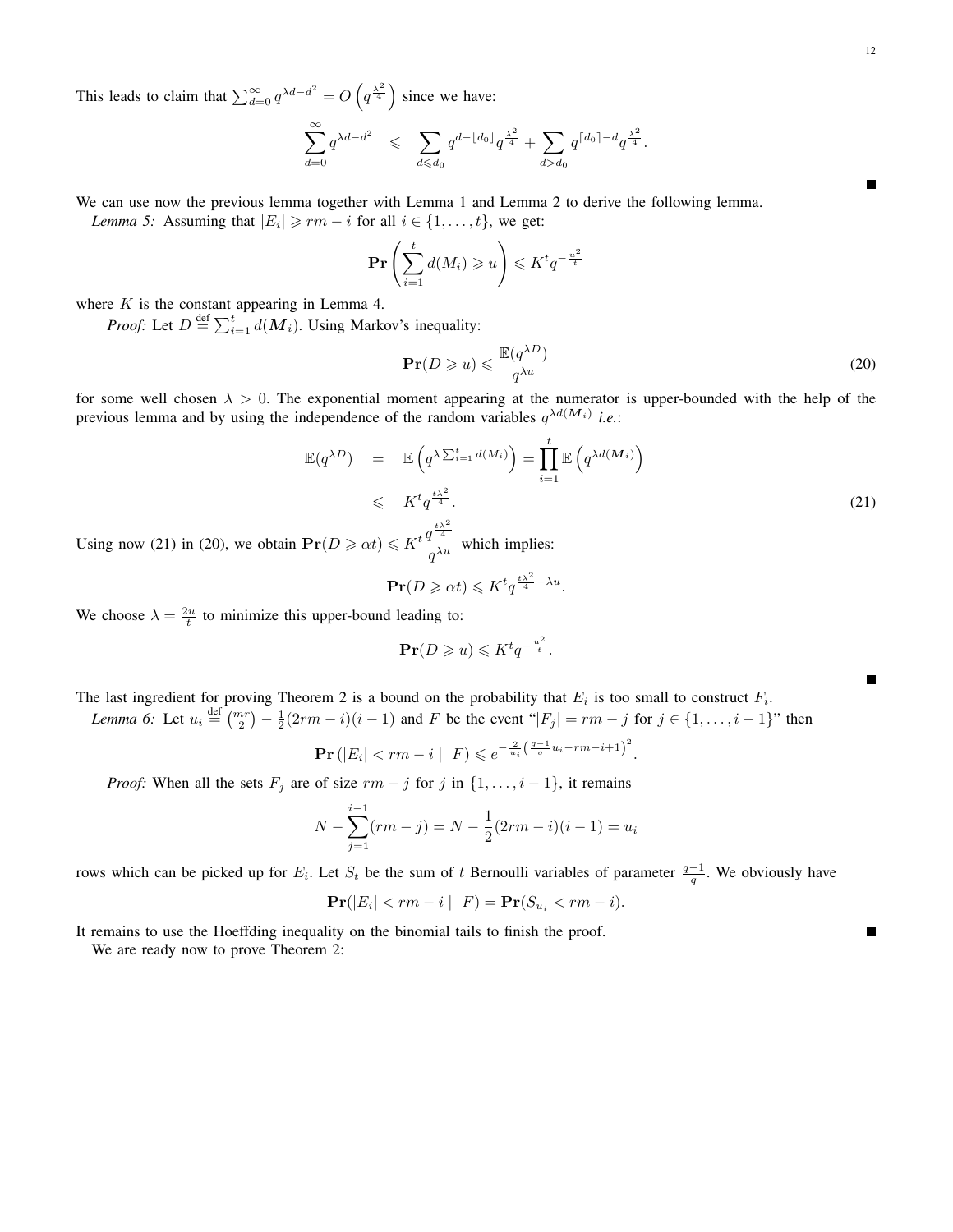TABLE I VALUES OF  $r_{\text{max}}$  AND  $r_{\text{CRIT}}$  FOR A BINARY GOPPA CODE OF LENGTH  $n = 2^m$ .

| m                                                                                   |  |  |  |  |  | 8 9 10 11 12 13 14 15 16 17 18 19 | 20 21 | 22 |  |
|-------------------------------------------------------------------------------------|--|--|--|--|--|-----------------------------------|-------|----|--|
| r <sub>max</sub>   5 8 8 11 16 20 26 34 47 62 85 114 157 213 290 400                |  |  |  |  |  |                                   |       |    |  |
| $\lceil r_{\text{crit}} \rceil$   5 6 8 11 14 19 25 34 46 62 84 114 156 214 293 402 |  |  |  |  |  |                                   |       |    |  |

*Proof of Theorem 2:* Let  $u = \lceil \sqrt{mr\omega(mr)} \rceil$ . We observe now that if all  $E_j$ 's are of size at least  $rm-j$  for  $j \in \{1, \ldots, u\}$ , we can write that  $D = N - \text{rank}(M)$ :

$$
D \leq N - \sum_{i=1}^{rm-u} \text{rank}(M_i) \quad \text{(by Lemma 1)}
$$
\n
$$
= \sum_{i=1}^{rm-1} (rm - i) - \sum_{i=1}^{rm-u} \text{rank}(M_i)
$$
\n
$$
= \sum_{i=1}^{rm-u} d(M_i) + \sum_{i=rm-u+1}^{rm-1} (rm - i)
$$
\n
$$
= \sum_{i=1}^{rm-u} d(M_i) + \frac{u(u-1)}{2}
$$
\n
$$
< \sum_{i=1}^{rm-u} d(M_i) + \frac{1}{2} mr\omega(mr).
$$

From this we deduce that:

$$
\mathbf{Pr}(D_{\text{random}} \geq m r \omega(mr)) \leqslant \mathbf{Pr}(A \cup B) \leqslant \mathbf{Pr}(A) + \mathbf{Pr}(B)
$$

where A is the event " $\sum_{i=1}^{rm-u} d(M_i) \geq \frac{1}{2} mr\omega(mr)$ " and B is the event "for at least one  $E_j$  with  $j \in \{1, ..., rm-u\}$  we have  $|E_i| < rm - j$ ". We use now Lemma 5 to prove that  $Pr(A) = o(1)$  as rm goes to infinity. We finish the proof by noticing that the probability of the complementary set of  $B$  satisfies

$$
\begin{array}{rcl}\n\mathbf{Pr}(\bar{B}) & = & \mathbf{Pr}\left(\bigcap_{i=1}^{rm-u} |E_i| \geq r m - i\right) \\
& = & \prod_{i=1}^{rm-u} \mathbf{Pr}\left(|E_i| \geq r m - i \mid F\right) \\
& = & 1 - o(1) \quad \text{(by Lemma 6)}.\n\end{array}
$$

VII. CONCLUSION AND CRYPTOGRAPHIC IMPLICATIONS

The existence of a distinguisher for the specific case of binary Goppa codes is not valid for any value of r and m but tends to be true for codes that have a rate  $\frac{n-mr}{n}$  very close to one. We will elaborate on this point below. This kind of codes are mainly encountered with the signature scheme [2]. If we assume that the length n is equal to  $2^m$  and we denote by  $r_{\text{max}}$  the smallest integer r such that  $N - T_{Goppa} \geq 2^m - mr$  then any binary Goppa code of degree  $r < r_{\text{max}}$  can be distinguished (Table I). For example, the binary Goppa code obtained with  $m = 13$  and  $r = 19$  corresponding to a 90-bit security McEliece public key is distinguishable. More interestingly, all the keys proposed in [18] for the CFS signature scheme can be distinguished.

#### *A. Asymptotic Behaviour*

When the length n of the code goes to infinity an asymptotic formula can be derived for the smallest rate  $R_{\text{crit}}$  allowing distinguish a random code from an alternant code or a Goppa code. We derive such a formula when we assume for simplicity that the cardinality q of the base field is fixed and n is chosen as  $n = q^m$  (in practice n is chosen either in this way or at least of the same order as  $q^m$ ). We also assume that the dimension k of the code satisfies  $k = n - rm$ . Finally, we also make the assumption that the dimensions  $D_{\text{alternant}}$  and  $D_{\text{Goppa}}$  are given by their theoretical values  $T_{\text{alternant}}$  and  $T_{\text{Goppa}}$  respectively and that the dimension of  $D_{\text{random}}$  is given by  $T_{\text{random}} \stackrel{\text{def}}{=} \max(0, \binom{mr}{2} - k)$ . This critical rate  $r_{\text{crit}}$  corresponds to the smallest

П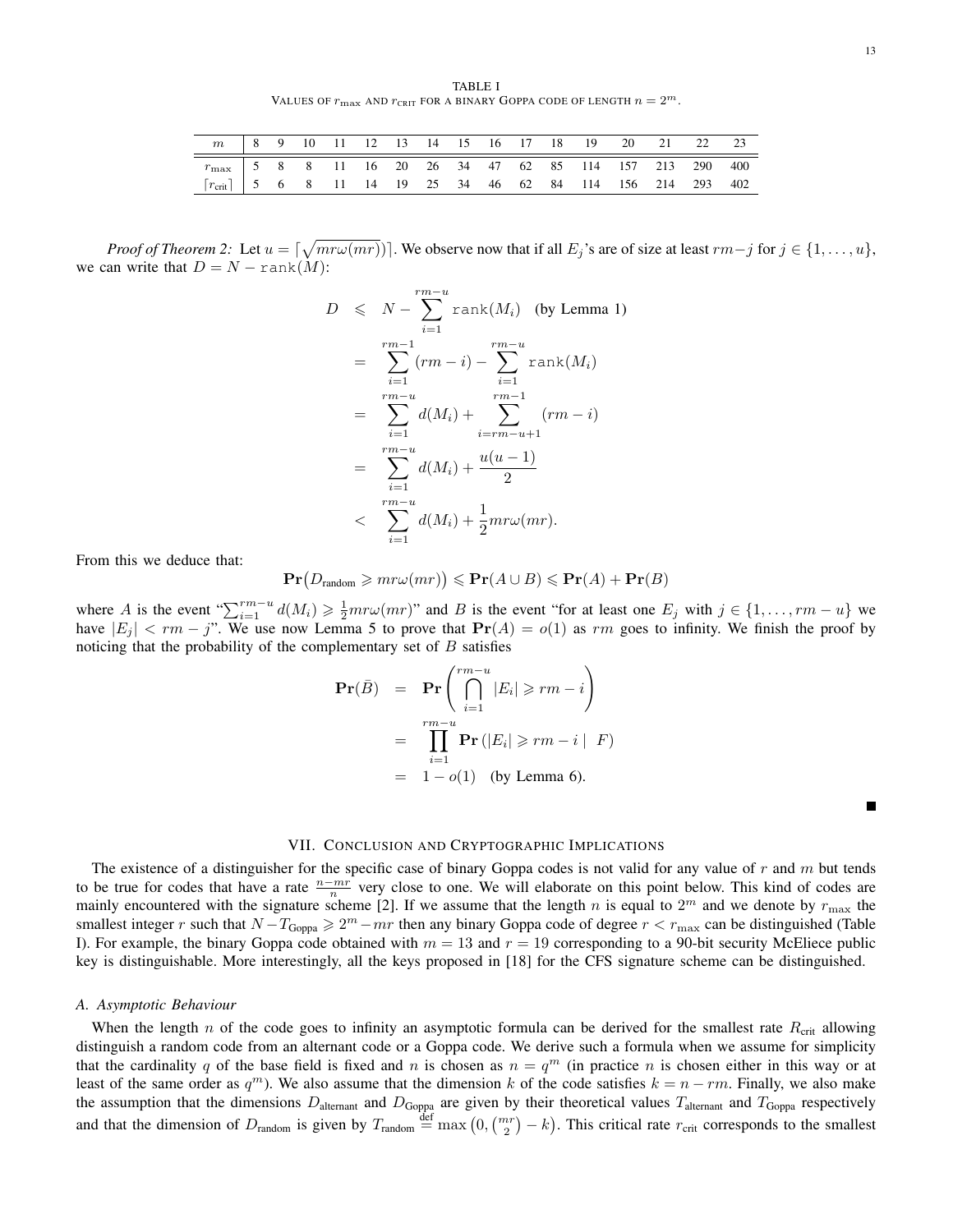value of r for which  $T_{\text{random}}$  becomes bigger than  $T_{\text{alternant}}$  (asymptotically there will be no difference between Goppa codes or alternant codes). It holds that:

$$
r_{\text{crit}} \stackrel{\text{def}}{=} \min \left\{ r > 0 \mid T_{\text{random}} \geq T_{\text{alternant}} \right\}.
$$

We let  $R_{\text{crit}} \stackrel{\text{def}}{=} \frac{n - r_{\text{crit}}m}{r}$  $\frac{r_{\text{crit}}m}{n} = 1 - \frac{r_{\text{crit}}m}{n}$  $\frac{n^{1/2}}{n}$ . Our claim (whose proof is postponed in the appendix) is that

*Theorem 3:* Let us assume that  $n = q^m$ . When q is fixed and m tends to infinity then  $r_{\text{crit}} = \sqrt{\frac{2 q^m \log q}{m \log m}} (1 + o(1))$  and

$$
R_{\rm crit} = 1 - \sqrt{\frac{2 \, m \, \log q}{q^m \log m}} \Big( 1 + o(1) \Big),
$$

where all logarithms are taken to base 2.

In Table I, we have computed the value of  $\left[\sqrt{\frac{2q^m \log q}{m \log m}}\right]$  for several m (q is equal to 2). This shows that our approximation is rather close to  $r_{\text{max}}$  computed in practice even for small values of m.

#### *B. Concluding Remarks*

We emphasize that the existence of such a distinguisher does not undermine the security of McEliece [3] or CFS [2]. It only shows that the GD assumption should be used with great care. It has also been observed in [41] that the value of  $D$ can be equivalently determined by considering the dimension of the square code of the dual of the public code. The square code construction relies on the component-wise product of vectors. For any vectors  $a = (a_1, \ldots, a_n)$  and  $b = (b_1, \ldots, b_n)$ we denote it by  $a \star b \stackrel{\text{def}}{=} (a_1b_1,\ldots,a_nb_n)$ . For a code  $\mathscr A$ , we denote by  $\mathscr A^2$  its square code which is the linear space spanned by  $a_i \star a_j$  where  $a_i$  and  $a_j$  describe a basis of  $\mathscr A$ . If we denote by  $\mathscr D$  the dual of the public code then it turns out [41] that  $\dim(\mathscr{D}^2) = {\dim(\mathscr{D})+1 \choose 2} - D$ . It should be added that this notion has been used recently to successfully attack several cryptographic schemes relying on (modified) generalized Reed-Solomon codes [42]. More generally, a natural open question is to investigate the hardness of GD for others codes having a polynomial-time decoding algorithm (for instance, LDPC, Reed-Muller,. . . ).

Lastly, the recent work [30] shows that the natural reduction of GD to a hidden subgroup problem yields negligible information. As a consequence, it rules out the direct analogue of a quantum attack using the so-called Quantum Fourier Sampling (QFS) which breaks number theoretic problems [31]. More exactly, [30] shows that QFS has a negligible advantage against GD when the rate is  $\geq R_{\text{QFS}}$  where  $R_{\text{QFS}} \stackrel{\text{def}}{=} 1 - \frac{\log_q(n)^{3/2}}{\sqrt{5n}} = 1 - \frac{m^{3/2}}{\sqrt{5} \cdot q^{m/2}}$ . Whilst our result is somewhat contradictory with [30], it is interesting to observe that  $R_{\text{crit}}$  and the critical rate  $R_{\text{QFS}}$  share some similarities.

#### **REFERENCES**

- [1] J. Faugere, V. Gauthier-Umana, A. Otmani, L. Perret, and J. Tillich, "Distinguisher for high rate McEliece cryptosystems," in ` *Proceedings of the 2011 IEEE Information Theory Workshop (ITW 2011)*, Paraty, Brazil, Oct. 16-20 2011.
- [2] N. T. Courtois, M. Finiasz, and N. Sendrier, "How to achieve a McEliece-based digital signature scheme," in *ASIACRYPT*, vol. 2248, 2001, pp. 157–174.
- [3] R. J. McEliece, *A Public-Key System Based on Algebraic Coding Theory*. Jet Propulsion Lab, 1978, pp. 114–116, dSN Progress Report 44.
- [4] P. J. Lee and E. F. Brickell, "An observation on the security of McEliece's public-key cryptosystem," in *Advances in Cryptology EUROCRYPT'88*, ser. Lecture Notes in Computer Science, vol. 330/1988. Springer, 1988, pp. 275–280.
- [5] J. S. Leon, "A probabilistic algorithm for computing minimum weights of large error-correcting codes," *IEEE Transactions on Information Theory*, vol. 34, no. 5, pp. 1354–1359, 1988.
- [6] J. Stern, "A method for finding codewords of small weight," in *Coding Theory and Applications*, ser. Lecture Notes in Computer Science, G. D. Cohen and J. Wolfmann, Eds., vol. 388. Springer, 1988, pp. 106–113.
- [7] A. Canteaut and F. Chabaud, "A new algorithm for finding minimum-weight words in a linear code: Application to McEliece's cryptosystem and to narrow-sense BCH codes of length 511," *IEEE Transactions on Information Theory*, vol. 44, no. 1, pp. 367–378, 1998.
- [8] D. J. Bernstein, T. Lange, and C. Peters, "Attacking and defending the McEliece cryptosystem," in *PQCrypto*, ser. LNCS, vol. 5299, 2008, pp. 31–46.
- [9] ——, "Smaller decoding exponents: Ball-collision decoding," in *CRYPTO*, ser. Lecture Notes in Computer Science, P. Rogaway, Ed., vol. 6841. Springer, 2011, pp. 743–760.
- [10] A. May, A. Meurer, and E. Thomae, "Decoding random linear codes in  $O(2^{0.054n})$ ," in *ASIACRYPT*, ser. Lecture Notes in Computer Science, D. H. Lee and X. Wang, Eds., vol. 7073. Springer, 2011, pp. 107–124.
- [11] A. Becker, A. Joux, A. May, and A. Meurer, "Decoding random binary linear codes in  $2^{n/20}$ : How  $1 + 1 = 0$  improves information set decoding," in *EUROCRYPT*, ser. Lecture Notes in Computer Science, D. Pointcheval and T. Johansson, Eds., vol. 7237. Springer, 2012, pp. 520–536.
- [12] E. Berlekamp, R. McEliece, and H. van Tilborg, "On the inherent intractability of certain coding problems," *IEEE Transactions on Information Theory*, vol. 24, no. 3, pp. 384–386, May 1978.
- [13] J. Gibson, "Equivalent Goppa codes and trapdoors to McElieces public key cryptosystem," in *Advances in Cryptology EUROCRYPT 91*, ser. Lecture Notes in Computer Science, D. Davies, Ed. Springer Berlin / Heidelberg, 1991, vol. 547, pp. 517–521.
- [14] P. Loidreau and N. Sendrier, "Weak keys in the McEliece public-key cryptosystem," *IEEE Transactions on Information Theory*, vol. 47, no. 3, pp. 1207–1211, 2001.
- [15] R. Nojima, H. Imai, K. Kobara, and K. Morozov, "Semantic security for the McEliece cryptosystem without random oracles," *Des. Codes Cryptography*, vol. 49, no. 1-3, pp. 289–305, 2008.
- [16] R. Dowsley, J. Müller-Quade, and A. C. A. Nascimento, "A CCA2 secure public key encryption scheme based on the McEliece assumptions in the standard model," in *CT-RSA*, 2009, pp. 240–251.
- [17] L. Dallot, "Towards a concrete security proof of Courtois, Finiasz and Sendrier signature scheme," in *WEWoRC*, 2007, pp. 65–77.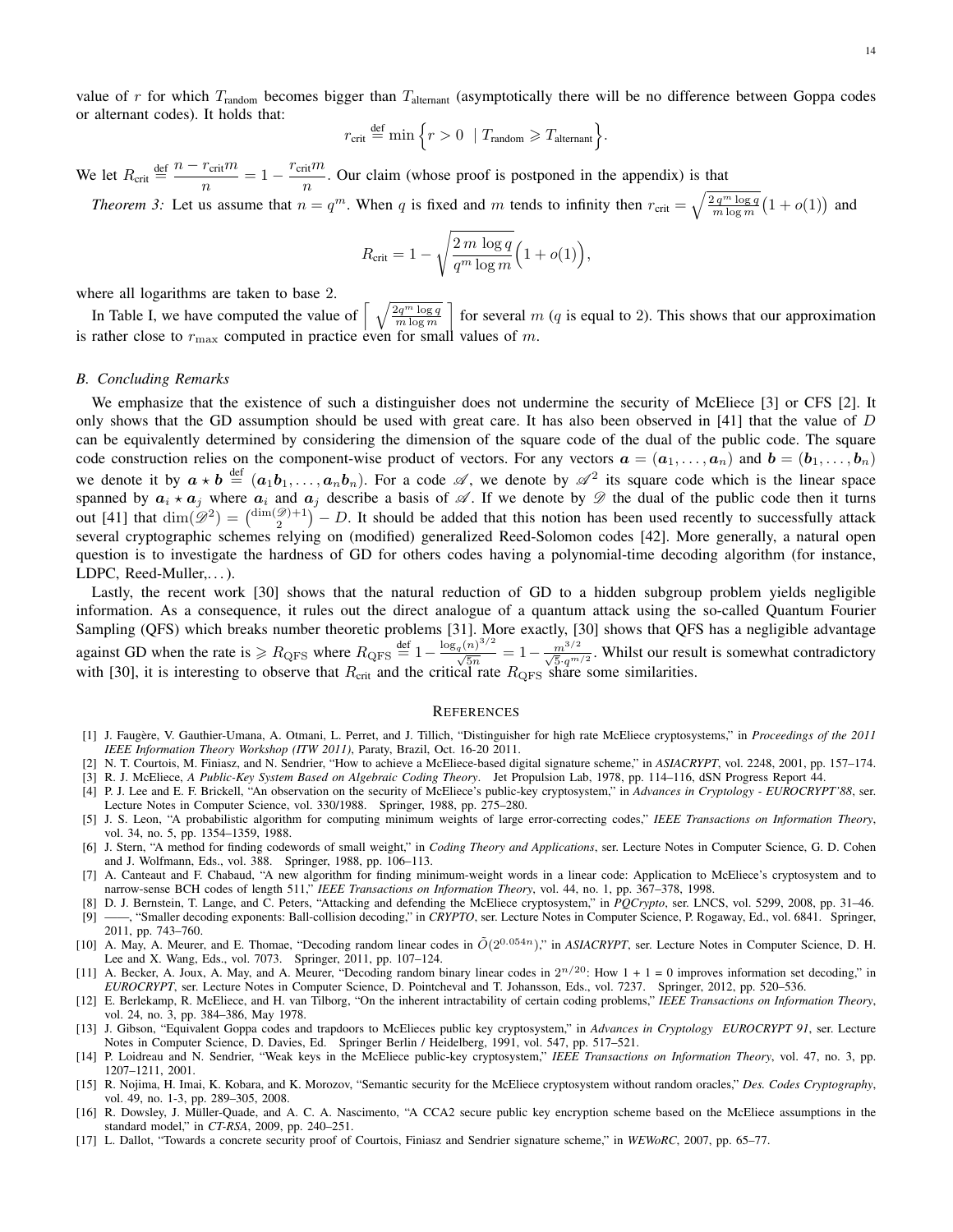- [18] M. Finiasz and N. Sendrier, "Security bounds for the design of code-based cryptosystems," in *Asiacrypt 2009*, ser. LNCS, M. Matsui, Ed., vol. 5912. Springer, 2009, pp. 88–105.
- [19] J.-C. Faugère, A. Otmani, L. Perret, and J.-P. Tillich, "Algebraic cryptanalysis of McEliece variants with compact keys," in *EUROCRYPT*, ser. Lecture Notes in Computer Science, H. Gilbert, Ed., vol. 6110. Springer, 2010, pp. 279–298.
- [20] V. D. Goppa, "A new class of linear correcting codes," *Probl. Peredachi Inf.*, vol. 6, no. 3, 1970.
- [21] F. J. MacWilliams and N. J. A. Sloane, *The Theory of Error-Correcting Codes*, 5th ed. Amsterdam: North–Holland, 1986.
- [22] N. Patterson, "The algebraic decoding of Goppa codes," *IEEE Transactions on Information Theory*, vol. 21, no. 2, pp. 203–207, 1975.
- [23] J. van Tilburg, "On the McEliece public-key cryptosystem," in *CRYPTO '88: Proceedings of the 8th Annual International Cryptology Conference on Advances in Cryptology*. London, UK: Springer-Verlag, 1990, pp. 119–131.
- [24] A. Canteaut and H. Chabanne, "A further improvement of the work factor in an attempt at breaking McEliece's cryptosystem," in *EUROCODE 94*. INRIA, 1994, pp. 169–173.
- [25] A. Canteaut and F. Chabaud, "Improvements of the attacks on cryptosystems based on error-correcting codes," INRIA, Tech. Rep. 95–21, 1995.
- [26] I. Dumer, "Suboptimal decoding of linear codes : partition techniques," *IEEE Transactions on Information Theory*, vol. 42, no. 6, pp. 1971–1986, 1996.
- [27] A. Canteaut and N. Sendrier, "Cryptanalysis of the original McEliece cryptosystem," in *Advances in Cryptology ASIACRYPT'98*, ser. Lecture Notes in Computer Sscience, no. 1514. Springer-Verlag, 1998, pp. 187–199.
- [28] N. Sendrier, "On the use of structured codes in code based cryptography," in *Coding Theory and Cryptography III*, ser. Contactforum, S. Nikova, B. Preneel, and L. Storme, Eds. Koninklijke Vlaamse Academie van Belgie voor Wetenschaeppen en Kunsten, 2009, pp. 59–68. ¨
- [29] ——, "Finding the permutation between equivalent linear codes: The support splitting algorithm," *IEEE Transactions on Information Theory*, vol. 46, no. 4, pp. 1193–1203, 2000.
- [30] H. Dinh, C. Moore, and A. Russell, "McEliece and Niederreiter cryptosystems that resist quantum Fourier sampling attacks," in *CRYPTO*, ser. Lecture Notes in Computer Science, P. Rogaway, Ed., vol. 6841. Springer, 2011, pp. 761–779.
- [31] P. W. Shor, "Polynomial-time algorithms for prime factorization and discrete logarithms on a quantum computer," *SIAM J. Comput.*, vol. 26, no. 5, pp. 1484–1509, 1997.
- [32] K. Kobara and H. Imai, "Semantically secure McEliece public-key cryptosystems-conversions for McEliece PKC," in *Public Key Cryptography, 4th International Workshop on Practice and Theory in Public Key Cryptography, PKC 2001, Cheju Island, Korea, February 13-15, 2001, Proceedings*, ser. Lecture Notes in Computer Science, K. Kim, Ed., vol. 1992. Springer, 2001, pp. 19–35.
- [33] R. Nojima, H. Imai, K. Kobara, and K. Morozov, "Semantic security for the McEliece cryptosystem without random oracles," *Des. Codes Cryptography*, vol. 49, no. 1-3, pp. 289–305, 2008.
- [34] R. Dowsley, J. Müller-Quade, and A. C. A. Nascimento, "A CCA2 secure public key encryption scheme based on the McEliece assumptions in the standard model," in *CT-RSA*, 2009, pp. 240–251.
- [35] T. P. Berger, P. Cayrel, P. Gaborit, and A. Otmani, "Reducing key length of the McEliece cryptosystem," in *Progress in Cryptology Second International Conference on Cryptology in Africa (AFRICACRYPT 2009)*, ser. Lecture Notes in Computer Science, B. Preneel, Ed., vol. 5580, Gammarth, Tunisia, Jun. 21-25 2009, pp. 77–97.
- [36] R. Misoczki and P. S. L. M. Barreto, "Compact McEliece keys from Goppa codes," in *Selected Areas in Cryptography (SAC 2009)*, Calgary, Canada, Aug. 13-14 2009.
- [37] J.-C. Faugère, "A new efficient algorithm for computing gröbner bases (f4)," *Journal of Pure and Applied Algebra*, vol. 139(1-3), pp. 61-88, 1999.
- [38] ——, "A new efficient algorithm for computing gröbner bases without reduction to zero : F5," in *ISSAC'02*. ACM press, 2002, pp. 75–83.
- [39] W. Bosma, J. J. Cannon, and C. Playoust, "The Magma algebra system I: The user language," *J. Symb. Comput.*, vol. 24, no. 3/4, pp. 235–265, 1997.
- [40] C. Cooper, "On the distribution of rank of a random matrix over a finite field," *Random Struct. Algorithms*, vol. 17, no. 3-4, pp. 197–212, 2000.
- [41] I. Marquez-Corbella and R. Pellikaan, "Error-correcting pairs for a public-key cryptosystem," in *CBC 2012, Code-based Cryptography Workshop 2012*, 2012, paper available on http://www.win.tue.nl/ ruudp/paper/60.pdf
- [42] A. Couvreur, P. Gaborit, V. Gauthier, A. Otmani, and J. Tillich, "Distinguisher-based attacks on public-key cryptosystems using reed-solomon codes," in *Proceedings of the 2013 International Workshop on Coding and Cryptography (WCC 2013)*, Bergen, Norway, 2013, pp. 181–193.
- [43] P. Rogaway, Ed., *Advances in Cryptology CRYPTO 2011 31st Annual Cryptology Conference, Santa Barbara, CA, USA, August 14-18, 2011. Proceedings*, ser. Lecture Notes in Computer Science, vol. 6841. Springer, 2011.

#### APPENDIX

#### *A. Experimental Results*

We gathered in Table II-XI some results obtained through intensive computations with the Magma system [39]. We randomly generated alternant and Goppa codes over the field  $\mathbb{F}_q$  with  $q \in \{2, 4, 8, 16, 32\}$  for values of r in the range  $\{3, \ldots, 50\}$  and several m. The Goppa codes are generated by means of an irreducible  $\gamma(z)$  of degree r and hence  $\gamma(z)$  has no multiple roots. In particular, we can apply Theorem 1 in the binary case. We compare the dimensions of the solution space against the dimension  $D_{\text{random}}$  of the system derived from a random linear code. Table II and Table III give figures for the binary case with  $m = 14$ . We can check that  $D_{\text{random}}$  is equal to 0 for  $r \in \{3, \ldots, 12\}$  and  $D_{\text{random}} = N - k$  as expected. We remark that  $D_{\text{alternant}}$  is different from  $D_{\text{random}}$  whenever  $r \leq 15$ , and  $D_{\text{Goppa}}$  is different from  $D_{\text{random}}$  as long as  $r \leq 25$ . Finally we observe that our formulas for  $T_{\text{alternant}}$  fit as long as  $k \geq N - D_{\text{alternant}}$  which correspond to  $r \leq 15$ . This is also the case for binary Goppa codes since we have  $T_{\text{Goppa}} = D_{\text{Goppa}}$  as long as  $k \ge N - D_{\text{Goppa}}$  *i.e.*,  $r \le 25$ . We also give in Table X and Table XI the examples we obtained for  $q = 4$  and  $m = 6$  to check that the arguments also apply. We also compare binary Goppa codes and random linear codes for  $m = 15$  in Table IV-VI and  $m = 16$  in Table VII-IX. We see that  $D_{\text{random}}$  and  $D_{\text{Goppa}}$  are different for  $r \le 33$  when  $m = 15$  and for  $m = 16$  they are different even beyond our range of experiment  $(r \le 50)$ .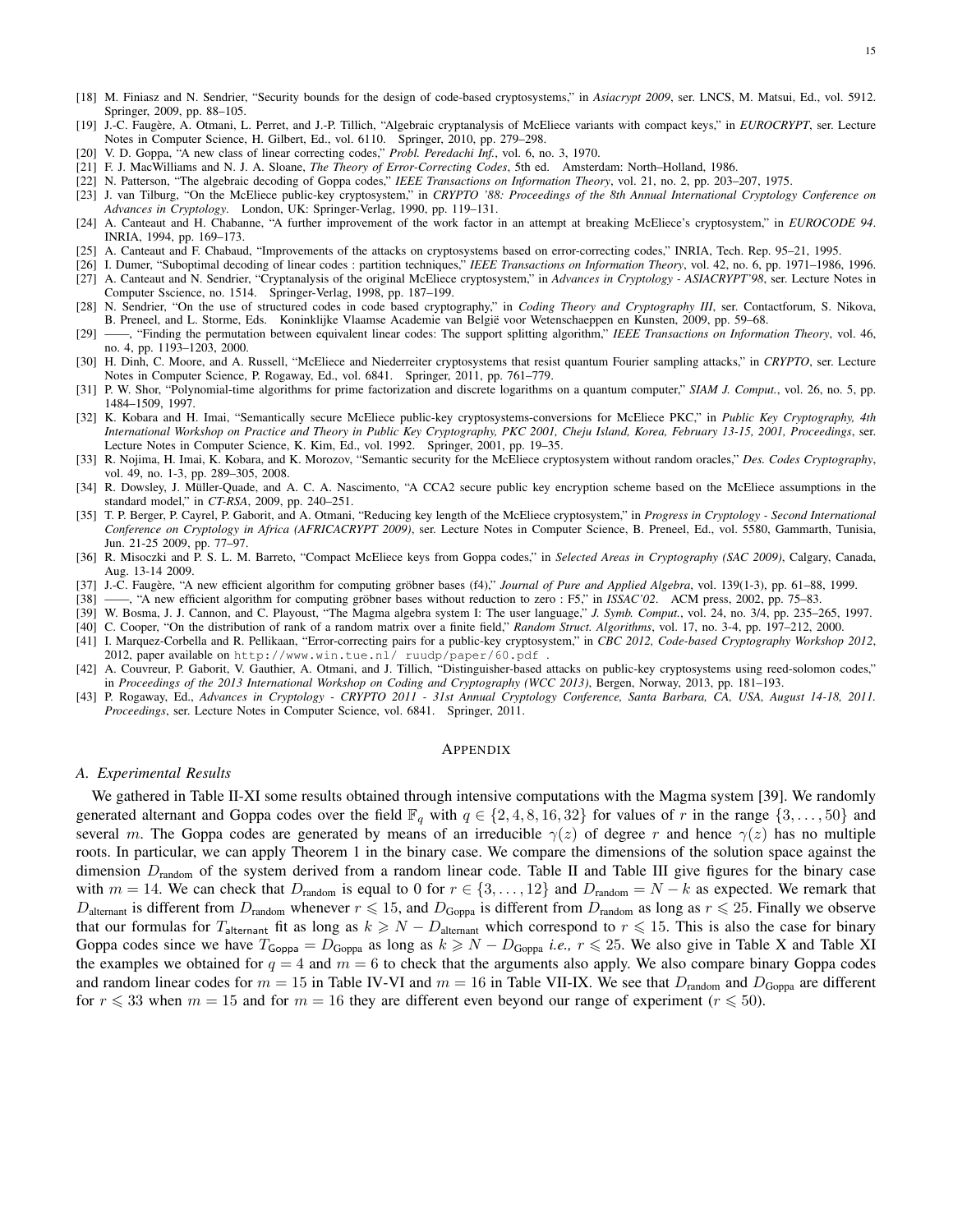| <b>TABLE II</b>        |  |
|------------------------|--|
| $q = 2$ AND $m = 14$ . |  |

| $\sim$                 |       |       |       |      |       |       |       | 10   |       | $1 \cap$<br>$\overline{1}$ |       | $\overline{a}$ |           | 16    |
|------------------------|-------|-------|-------|------|-------|-------|-------|------|-------|----------------------------|-------|----------------|-----------|-------|
|                        | 861   | '540  | 2415  | 3486 | 4753  | 6216  | 7875  | 9730 | 1781  | 14028                      | -64   | 19110          | 21945     | 24976 |
| $\sim$                 | 16342 | 16328 | 16314 | 6300 | 16286 | 16272 | 16258 | 6244 | 16230 | 16216                      | 16202 | 16188          | 74<br>161 | 16160 |
| $D_{\text{random}}$    |       |       |       |      |       |       |       |      |       |                            | 269   | 2922           | 577       | 8816  |
| $\nu$ alternant        | 42    | 126   | 308   | 560  | 882   | 1274  | 1848  | 2520 | 3290  | 4158                       | 5124  | 6188           | 7350      | 8816  |
| <sup>L</sup> alternant | 42    | 126   | 308   | 560  | 882   | 1274  | 1848  | 2520 | 3290  | 4158                       | 5124  | 6188           | 7350      | 8610  |
| $D_{\rm Goppa}$        | 252   | 532   | 980   | 1554 | 2254  | 3080  | 4158  | 5390 | 6776  | 8316                       | 10010 | 1858           | 3860      | 16016 |
| $T_{\mathsf{Goppa}}$   | 252   | 532   | 980   | 1554 | 2254  | 3080  | 4158  | 5390 | 6776  | 8316                       | 10010 | 1858           | 3860      | 16016 |

### TABLE III  $q = 2$  AND  $m = 14$ .

|                         |       | 18    | 19    | 20    |       | ∸     | ີ     | 24    | 25    | 26    | າາ    | 28    | 29    | 30    |
|-------------------------|-------|-------|-------|-------|-------|-------|-------|-------|-------|-------|-------|-------|-------|-------|
|                         | 28203 | 31626 | 35245 | 39060 | 4307  | 47278 | 1681  | 56280 | 61075 | 66066 | 71253 | 76636 | 822   | 87990 |
| r                       | 16146 | 16132 | 16118 | 16104 | 16090 | 16076 | 16062 | 6048  | 16034 | 16020 | 16006 | 15992 | 15978 | 15964 |
| $\nu$ random            | 2057  | 5494  | 19127 | 22956 | 26981 | 31202 | 35619 | 40232 | 45041 | 50046 | 55247 | 60644 | 66237 | 72026 |
| D <sub>alternant</sub>  | 2057  | 5494  | 19127 | 22956 | 26981 | 31202 | 35619 | 40232 | 45041 | 50046 | 55247 | 60644 | 66237 | 72026 |
| $\tau$<br>$1$ alternant | 10192 | 1900  | 13734 | 15694 | .7780 | 19992 | 22330 | 24794 | 27384 | 30100 | 32942 | 35910 | 39004 | 42224 |
| $D_{\text{Goppa}}$      | 18564 | 21294 | 24206 | 27300 | 30576 | 34034 | 37674 | 41496 | 45500 | 50046 | 55247 | 60644 | 66237 | 72026 |
| $T_{\mathsf{Goppa}}$    | 18564 | 21294 | 24206 | 27300 | 30576 | 34034 | 37674 | 41496 | 45500 | 49686 | 54054 | 58604 | 63336 | 68250 |

#### TABLE IV  $q = 2$  AND  $m = 15$ .

| m          |                |       |                          |       |       |       |       | $\overline{1}$ | . .   | $\overline{1}$ |       |               | . .   | 16    |
|------------|----------------|-------|--------------------------|-------|-------|-------|-------|----------------|-------|----------------|-------|---------------|-------|-------|
|            | 990            | 770   | $\overline{\phantom{a}}$ | 4005  | 5460  | 7140  | 9045  | 175            | 3530  | 16110          | 18915 | 21945         | 25200 | 28680 |
| к          | 32723<br>3212. | 32708 | 32693                    | 32678 | 32663 | 32648 | 32633 | 32618          | 32603 | 32588          | 32573 | 32558         | 32543 | 32528 |
| -random    |                |       |                          |       |       |       |       |                |       |                |       |               |       |       |
| 'Goppa     | 270            | 570   | 1050                     | 1665  | 2415  | 3300  | 4455  | 5775           | 7260  | 8910           | 10725 | 12705         | 14850 | 17160 |
| ∽<br>Goppa | 270            | 570   | 1050                     | 1665  | 2415  | 3300  | 4455  | 577            | 7260  | 8910           |       | 2705<br>$  +$ | 14850 | 17160 |

#### TABLE V  $q = 2$  and  $m = 15$ .

|                        |       | 18    | 0،    | 20    | -     | ΩΩ<br>-- | ີ<br>ل ک | 24    | <b>__</b>  | 26    | $\sim$ | 28                 | ንር<br>43 | 30    |
|------------------------|-------|-------|-------|-------|-------|----------|----------|-------|------------|-------|--------|--------------------|----------|-------|
|                        | 32385 | 36315 | 40470 | 44850 | 49455 | 54285    | 59340    | 64620 | 70125      | 75855 | 81810  | 87990              | 94395    | 01025 |
| к                      | 32513 | 32498 | 32483 | 32468 | 32453 | 32438    | 32423    | 32408 | 32393      | 32378 | 32363  | $32\overline{348}$ | 32333    | 32318 |
| $\nu$ random           |       | 3817  | 7987  | 2382  | 7002  | 21847    | 26917    | 32212 | 377<br>732 | 43477 | 49447  | 55642              | 62062    | 68707 |
| $\nu_{Goppa}$          | 19890 | 22815 | 25935 | 29250 | 32760 | 36465    | 40365    | 44460 | 48750      | 53235 | 579    | 62790              | 67860    | 73125 |
| $^{\mathcal{I}}$ Goppa | 9890  | 22815 | 25935 | 29250 | 32760 | 36465    | 40365    | 44460 | 48750      | 53235 | 579    | 62790              | 67860    | 73125 |

# TABLE VI  $q = 2$  AND  $m = 15$ .

|              |        | ے ر   | $\sim$ | 94    | ັ      | 36     | 37     | 38     | 39     | 40     |        |        | 45     | 44     |
|--------------|--------|-------|--------|-------|--------|--------|--------|--------|--------|--------|--------|--------|--------|--------|
|              | 107880 | 14960 | 22265  | 29795 | 137550 | 145530 | .53735 | 162165 | '70820 | 179700 | 188805 | 198135 | 207690 | 217470 |
|              | 32303  | 32288 | 32273  | 32258 | 32243  | 32228  | 32213  | 32198  | 32183  | 32168  | 32153  | 32138  | 32123  | 32108  |
| $\nu$ random | 75577  | 82672 | 89992  | 97537 | 105307 | 13302  | 21522  | .29967 | 38637  | 147532 | !56652 | 16599~ | 175567 | 185362 |
| $\nu$ Goppa  | 78585  | 84240 | 90585  | 97537 | 105307 | 13302  | 21522  | .29967 | 38637  | 147532 | !56652 | 165997 | 175567 | 185362 |
| Goppa        | 78585  | 84240 | 90585  | 97155 | 103950 | 10970  | 18215  | 25685  | 33380  | 141300 | 149445 | 15781  | 166410 | 175230 |

# *B. Proof of Theorem 3*

To prove Theorem 3 we will first use the following observation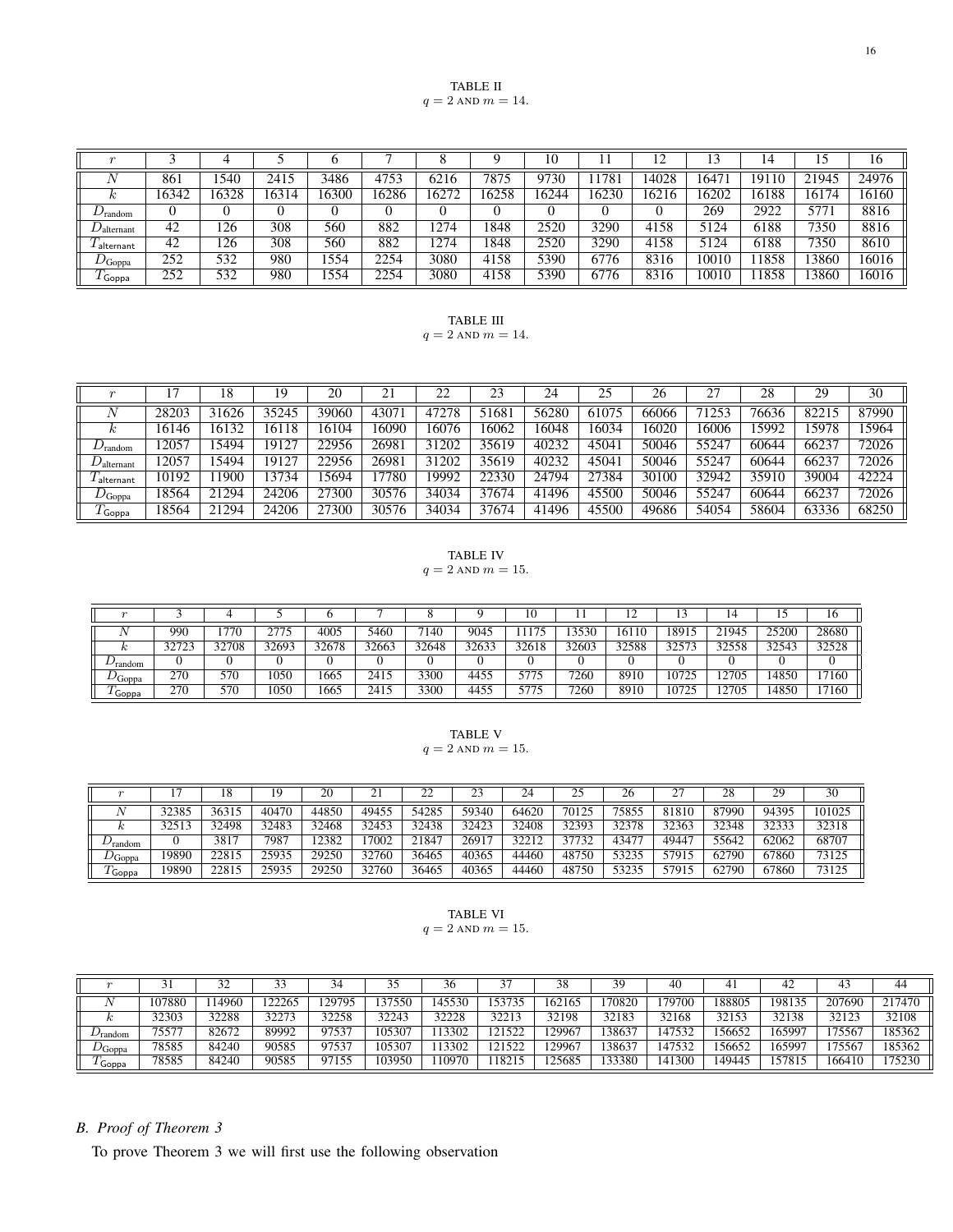#### TABLE VII  $q=2$  and  $m=16$ .

|                                   |       |      |             |                      |       |              |             | 1 V                | . .   | -     |       | $\overline{1}$             |       | 16    |
|-----------------------------------|-------|------|-------------|----------------------|-------|--------------|-------------|--------------------|-------|-------|-------|----------------------------|-------|-------|
|                                   | .128  | 2016 | 3160        | 4560                 | 6216  | 8128         | 10296       | ، 2720<br>ا که اسک | 5400  | 18336 | 21528 | 24976                      | 28680 | 32640 |
| $\sim$                            | 65488 | 6547 | 65456       | 65440                | 65424 | 65408        | 65392       | 5376د              | 65360 | 65344 | 65328 | $\sqrt{6531}$              | 65296 | 65280 |
| $\nu$ random                      |       |      |             |                      |       |              |             |                    |       |       |       |                            |       |       |
| $\nu$ Goppa                       | 288   | 608  | 120         | $\overline{a}$<br>76 | 2576  | 3520         | 4752        | 6160               | 7744  | 9504  | 440   | $355^{\circ}$<br>، بال ل د | 5840  | 18304 |
| $\overline{\phantom{0}}$<br>Goppa | 288   | 608  | 120<br>14 U | $\overline{a}$<br>76 | つぐつ   | 2521<br>32ZU | 175<br>1.02 | 6160               | 7744  | 9504  | 440   | いいしい                       | 5840  | 18304 |

# TABLE VIII  $q=2$  and  $m=16.$

|               |       |       |       | 20    | - 1   | ີ<br>∸ | ΩΩ<br>-- | 24    | ت     | 26    |       | 28     | 29     | 30    |
|---------------|-------|-------|-------|-------|-------|--------|----------|-------|-------|-------|-------|--------|--------|-------|
|               | 36856 | 41328 | 46056 | 51040 | 56280 | 61776  | 67528    | 73536 | 79800 | 86320 | 93096 | 100128 | 107416 | 14960 |
| $\sim$        | 65264 | 65248 | 65232 | 65216 | 65200 | 65184  | 65168    | 65152 | 65136 | 65120 | 65104 | 65088  | 65072  | 65056 |
| $\nu$ random  |       |       |       |       |       |        | 2360     | 8384  | 14664 | 21200 | 27992 | 35040  | 42344  | 49904 |
| $\nu_{Goppa}$ | 21216 | 24336 | 27664 | 31200 | 34944 | 38896  | 43056    | 47424 | 52000 | 56784 | 61776 | 66976  | 72384  | 78000 |
| Goppa         | 21216 | 24336 | 27664 | 31200 | 34944 | 38896  | 43056    | 47424 | 52000 | 56784 | 61776 | 66976  | 72384  | 78000 |

#### TABLE IX  $q=2$  and  $m=16$ .

|                      | ້     |       |        | 34     |       | 36    |        | 38     | 39<br>J .       | 40     | 4 <sub>1</sub> | 42     | 43     |
|----------------------|-------|-------|--------|--------|-------|-------|--------|--------|-----------------|--------|----------------|--------|--------|
|                      | 22760 | 30816 | 139128 | 147696 | 56520 | 65600 | 74936  | 184528 | 194376          | 204480 | 214840         | 225456 | 236328 |
|                      | 65040 | 65024 | 65008  | 64992  | 64976 | 64960 | 64944  | 64928  | 64912           | 64896  | 64880          | 64864  | 64848  |
| $\nu$ random         | 57720 | 65792 | 74120  | 82704  | 91544 | 00640 | 109992 | 19600  | 129464          | 39584  | 149960         | 160592 | 71480  |
| $\nu_{\text{Goppa}}$ | 83824 | 89856 | 96624  | 103632 | 10880 | 18368 | '26096 | 34064  | 142272          | 150720 | 159408         | 168336 | 77504  |
| $^{I}$ Goppa         | 83824 | 89856 | 96624  | 103632 | 10880 | 18368 | 126096 | 34064  | $14227^{\circ}$ | 150720 | 159408         | 168336 | 77504  |

#### TABLE X  $q = 4$  AND  $m = 6$ .

| $\sim$              |              |               |      |      | -    |      |      | 10   |             | ◠    | $\overline{\phantom{a}}$<br>້ | 14   |      | 16   |
|---------------------|--------------|---------------|------|------|------|------|------|------|-------------|------|-------------------------------|------|------|------|
|                     | -57<br>1 J J | 276           | 435  | 630  | 861  | 128  | 43   | 776  | າ 1<br>2145 | 2556 | 3003                          | 3486 | 4005 | 4560 |
| $\sim$              | 4078         | $407^\circ$   | 4066 | 4060 | 4054 | 4048 | 4042 | 4036 | 4030        | 4024 | 4018                          | 4012 | 4006 | 4000 |
| ∕random             |              |               |      |      |      |      |      |      |             |      |                               |      |      | 560  |
| alternant           |              | $\circ$<br>10 | 60   | 120  | 198  | 294  | 408  | 540  | 690         | 858  | 1044                          | .248 | 1470 | 1710 |
| alternant           |              | 18            | 60   | 20   | 198  | 294  | 408  | 540  | 690         | 858  | 1044                          | .248 | 1470 | 1710 |
| $\nu$ Goppa         | 18           | 60            | 20   | 198  | 294  | 408  | 540  | 750  | 990         | 260  | 560                           | 1890 | 2250 | 2640 |
| $\tau$<br>$I$ Goppa | 18           | 60            | 20   | 198  | 294  | 408  | 540  | 750  | 990         | 1260 | 560                           | 1890 | 2250 | 2640 |

TABLE XI  $q=4$  and  $m=6.$ 

| $\sim$                 |      | 18   | 19   | $\overline{2}$<br>∠∖ |      | $\sim$ |      | 24    | 25   | 26   | $\sim$ | 28    | 29    | 30    |
|------------------------|------|------|------|----------------------|------|--------|------|-------|------|------|--------|-------|-------|-------|
|                        |      | 5778 | 644. | 7140                 | 7875 | 8646   | 9453 | 10296 |      | 2090 | 304    | 14028 | 505   | 16110 |
| ĸ                      | 3994 | 3988 | 3982 | 3976                 | 3970 | 3964   | 3958 | 3952  | 3946 | 3940 | 3934   | 3928  | 3922  | 3916  |
| random                 | 1157 | 790  | 2459 | 3164                 | 3905 | 4682   | 5495 | 6344  | 7229 | 8150 | 9107   | 10100 | 1129  | 2194  |
| $D_{\text{alternant}}$ | 2064 | 2448 | 2862 | 3306                 | 3905 | 4682   | 5495 | 6344  | 7229 | 8150 | 9107   | 10100 | 1129  | 2194  |
| $1$ alternant          | 2064 | 2448 | 2862 | 3306                 | 3780 | 4284   | 4818 | 5382  | 5976 | 6600 | 7254   | 7938  | 8652  | 9396  |
| $\nu$ Goppa            | 3060 | 3510 | 3990 | 4500                 | 5040 | 5610   | 6210 | 6840  | 7500 | 8190 | 9107   | 10100 | 1129  | 2194  |
| $I_{\mathsf{Goppa}}$   | 3060 | 3510 | 3990 | 4500                 | 5040 | 5610   | 6210 | 6840  | 7500 | 8190 | 8910   | 9660  | 10440 | 1250  |

*Lemma 7:* Let  $T_{\text{alternant}}$  be as defined in (4). Let also  $T_{\text{Goppa}}$  be as defined in (6). There exists constants  $K_1$  and  $K_2$  (resp.  $K'_1$  and  $K'_2$  such that:

$$
mr^{2}\left(\log_{q}(r) + K_{1}\right) \leq T_{\text{alternant}} \leqslant mr^{2}\left(\log_{q}(r) + K_{2}\right),\tag{22}
$$

$$
mr^2(\log_q(r) + K_1') \le T_{\text{Goppa}} \le mr^2(\log_q(r) + K_2').\tag{23}
$$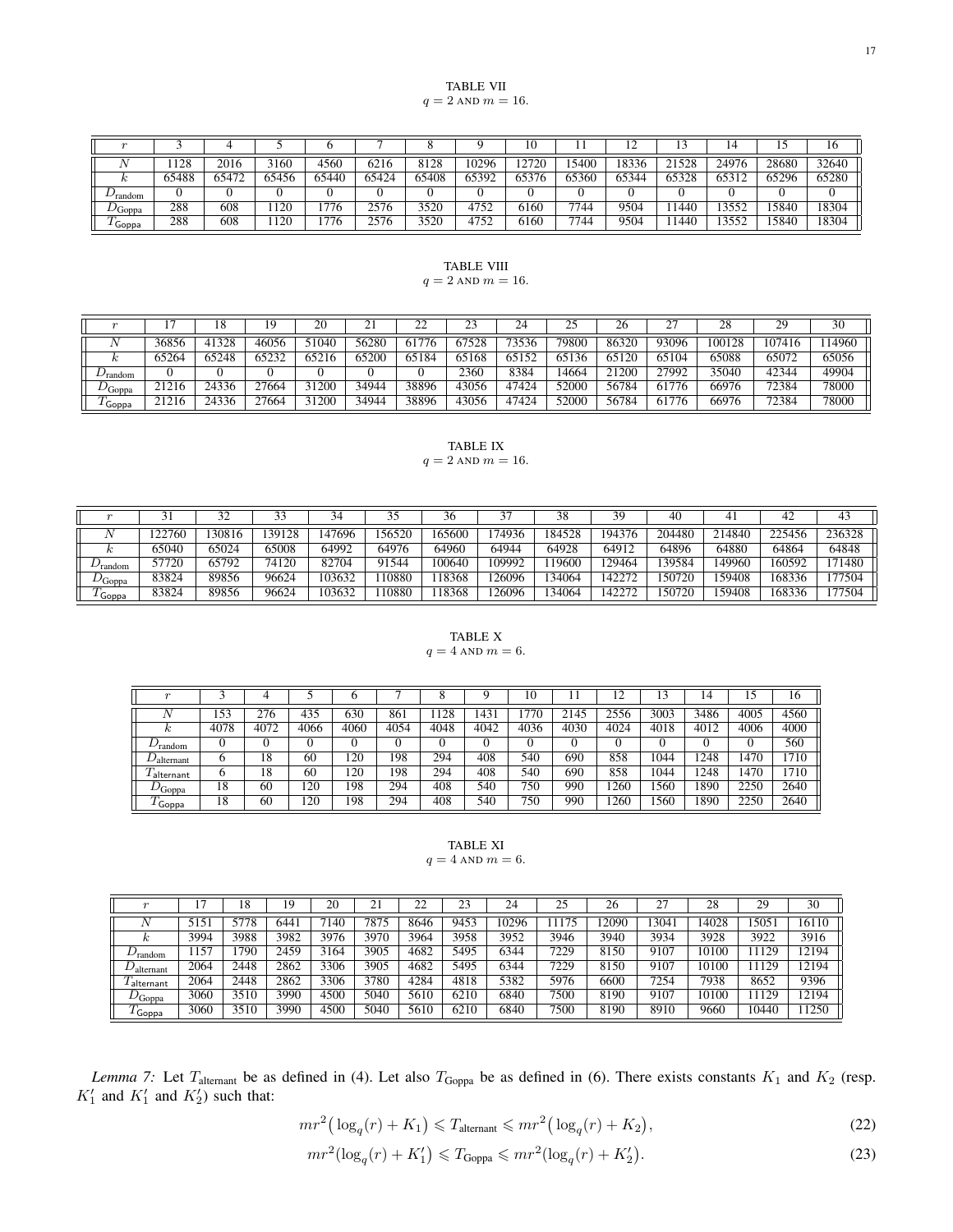*Proof:* We recall that:

$$
T_{\text{alternant}} \stackrel{\text{def}}{=} \frac{1}{2}m(r-1)\left((2e+1)r - 2\frac{q^{e+1}-1}{q-1}\right),
$$

where  $e \stackrel{\text{def}}{=} \lfloor \log_q(r-1) \rfloor$ . There exists some absolute constants  $K_3$  and  $K_4$  such that for all integers  $r \geqslant 2$ :

$$
\begin{cases}\n2r \log_q(r) + K_3r & \leq (2e+1)r - 2\frac{q^{e+1}-1}{q-1} \\
2r \log_q(r) + K_4r & \geq (2e+1)r - 2\frac{q^{e+1}-1}{q-1}\n\end{cases}\n\tag{24}
$$

The upper bound is clear since:

$$
(2e+1)r - 2\frac{q^{e+1} - 1}{q - 1} \leq 2r \log_q(r) + 2r.
$$

For the lower bound, we remark that:

$$
e \geq \log_q(r-1) - 1 = \log_q(r) + \log_q(1 - 1/r) - 1.
$$

In addition:

$$
\frac{q^{e+1}-1}{q-1} \leqslant q \cdot q^e \leqslant rq.
$$

As a consequence  $((2e+1)r - 2\frac{q^{e+1}-1}{q-1}) \geq 2r \log_q(r) + r(2\log_q(1-1/r) - 1-2q)$ . Remark that  $\log_q(1-1/r)$  can be bounded from above by some (negative) constant. So, it holds that:

$$
\left((2e+1)r - 2\frac{q^{e+1}-1}{q-1}\right) \geq 2r \log_q(r) + K_3 r,
$$

for some constant  $K_3$ . Observe now that  $\frac{1}{2}m(r-1)(2\log_q(r)+K_3r)=\frac{1}{2}(mr-m)(2\log_q(r)+K_3r)$  is equal to:

$$
\frac{1}{2} \left( 2mr \log_q(r) + K_3 mr^2 - 2m \log_q(r) - K_3 mr \right).
$$
 (25)

The lower bound on  $T_{\text{alternant}}$  follows immediately from this. The expression can be lower bounded (resp. upper bounded) by a term of the form  $K_1mr^2$  (resp.  $K_2mr^2$ ) for some constant  $K_1$  (resp.  $K_2$ ). This holds for all positive integers r. Finally, we recall that when  $r < q - 1$ :

$$
T_{\text{Goppa}} = T_{\text{alternant}} = \frac{1}{2}m(r-1)(r-2)
$$

and when  $r \geqslant q - 1$ :

$$
T_{\text{Goppa}} = \frac{1}{2} mr \Big( (2e+1)r - 2(q-1)q^{e-1} - 1 \Big).
$$

with  $e$  being the unique integer such that:

 $(q-1)^2 q^{e-2} < r \leqslant (q-1)^2 q^{e-1}.$ 

The bound (23) on can be proved in the same way.

From this lemma, we deduce that:

*Lemma 8:* There exist two constants  $C_1$  and  $C_2$  such that for every r satisfying  $\binom{mr}{2} \geq n - mr$  we have:

$$
mr^2 \left( m/2 - \log_q(r) + C_1 \right) - q^m \le T_{\text{random}} - T_{\text{alternant}},\tag{26}
$$

$$
mr^{2}\left(m/2-\log_{q}(r)+C_{2}\right)-q^{m}\geq T_{\text{random}}-T_{\text{alternant}}.\tag{27}
$$

We also have the same inequalities when we replace  $T_{\text{random}} - T_{\text{alternant}}$  with  $T_{\text{random}} - T_{\text{Goppa}}$ .

*Proof:* For all positive integer values of r such that  $\binom{mr}{2} \geqslant n - mr$ , we have:

$$
T_{\text{random}} = N - k = \binom{mr}{2} - q^m + mr
$$

$$
= m^2r^2/2 - q^m + mr/2.
$$

We can then conclude using Lemma 7.

From this lemma, we derive the following estimate for  $r_{\text{crit}}$ :

*Lemma 9:* When *m* goes to infinity we have

$$
r_{\rm crit} = \sqrt{\frac{2q^m \log q}{m \log m}} \Big(1 + o(1)\Big).
$$

Г

 $\blacksquare$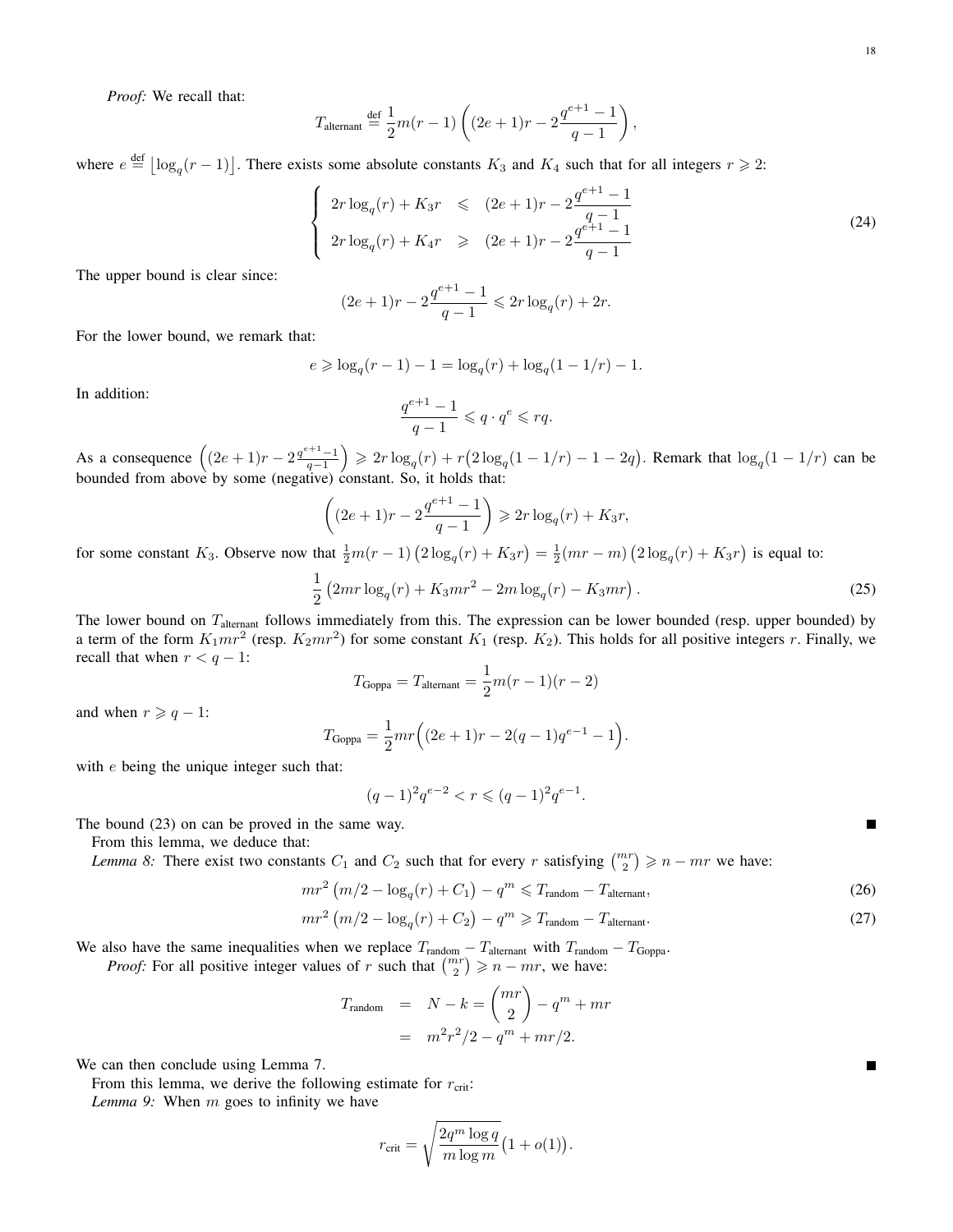*Proof:* From Lemma 8, we know that:

$$
T_{\text{random}} - T_{\text{alternant}} = mr^2 \left( m/2 - \log_q(r) \right) - q^m + O(mr^2).
$$

Let  $r_0 \stackrel{\text{def}}{=} \sqrt{\frac{2q^m \log q}{m \log m}}$ . It holds that:

$$
2\log_q(r_0) = \log_q(2q^m \log q) - \log_q(m \log m),
$$
  
=  $m + \log_q(2 \log q) - \log_q(m) - \log_q(\log m).$ 

Thus by writing that  $mr_0^2(m/2 - \log_q r_0) - q^m$  is equal to:

$$
\frac{2q^m \log q}{\log m} \left( \frac{m}{2} - \frac{m}{2} \right)
$$

$$
- \frac{\log(2 \log q)}{2 \log q} + \frac{\log m}{2 \log q} + \frac{\log \log m}{2 \log q} - q^m
$$

which in turn equals  $\frac{q^m}{\log m}$  (log log  $m - \log(2 \log q)$ ). We also observe that  $mr_0^2 = \frac{2q^m \log q}{\log m}$  is negligible compared to  $\frac{q^m}{\log m}$  (log log  $m - \log(q)$ ) when m goes to infinity. This can be used to show that  $T_{\text{random}} - T_{\text{alternant}}$  is positive for  $r = [r_0]$  when m is large enough. Therefore for m large enough, we have  $r_{\text{crit}} \leqslant [r_0]$ . On the other hand, let  $\alpha$  be any positive constant  $\lt 1$ . We set:

$$
r_{\alpha} \stackrel{\text{def}}{=} \sqrt{\frac{2\alpha q^m \log q}{m \log m}}.
$$

Notice that the function  $f(x) = mx^2(m/2 - \log_q x) - q^m$  can be shown to be increasing in the range  $(0, r_\alpha)$ . Therefore for every  $r \le r_\alpha$ , we have  $mr^2(m/2 - \log_q r) - q^{m^2}$  is less than or equal to:

$$
-q^{m} + \frac{2\alpha q^{m} \log q}{\log m} \left( m/2 - m/2 + \frac{\log m}{2 \log q} + \frac{\log \log m}{2 \log q} - \frac{\log(2\alpha \log q)}{2 \log q} \right)
$$

This last quantity is upper-bounded by:

$$
(\alpha - 1)q^{m} + \frac{2\alpha q^{m} \log q}{\log m} \left( \frac{\log \log m}{2 \log q} - \frac{\log(2\alpha \log q)}{2 \log q} \right)
$$

which in turn is less than or equal to:

$$
(\alpha - 1)q^m + q^m \frac{\alpha \log \log m}{\log m}.
$$

Since  $mr^2 \leqslant \frac{2\alpha q^m \log q}{\log m}$ , it follows that any function of the form  $mr^2 (m/2 - \log_q r) - q^m + O(mr^2)$  will be negative for m large enough in the range  $(0, r_\alpha)$ . This implies that  $r_{\text{crit}} \geqslant r_\alpha = \sqrt{\frac{2\alpha q^m \log q}{m \log m}}$  for m large enough. We deduce from this fact which holds for any  $0 < \alpha < 1$  and from the upper bound  $r_{\text{crit}} \leqslant \lceil r_0 \rceil = \left\lceil \sqrt{\frac{2q^m \log q}{m \log m}} \right\rceil$  that  $r_{\text{crit}} = \sqrt{\frac{2q^m \log q}{m \log m}} (1 + o(1))$  when  $m$  goes to infinity. Finally, the proof of Theorem 3 is now obtained by remarking:

$$
R_{\rm crit} = \frac{q^m - mr_{\rm crit}}{q^m} = 1 - \sqrt{\frac{2m \log q}{q^m \log m}} \left(1 + o(1)\right).
$$

,

Jean-Charles Faugère Jean-Charles Faugère graduated from École Normale Supérieure, Paris, France, and received a Ph.D. degree from the University of Paris 6 in 1994. He was a CNRS Researcher until 2006; presently, he is a INRIA Senior Researcher and the head of the project-team PolSys which is common between INRIA (Paris-Rocquencourt), UPMC (LIP6) and CNRS (LIP6). His research interests are in computer algebra, polynomial systems solving, Gröbner basis, cryptography and other applications of Computer Algebra.

Valérie Gauthier-Umaña was born in Lyon, France. She received a M.Sc. degree (ALGANT program) in mathematics from the University of Bordeaux I, France and the Univertia degli study di Padova, Padova, Italy in 2008, and a Ph.D. degree in mathematics from the Technical University of Denmark, Lyngby, Denmark in 2011. In 2012 she was a postdoctoral Researcher at the University of Caen, France. She is currently a postdoctoral Researcher at the Universidad de los Andes, Bogotá, Colombia. Her research lies in cryptography and coding theory.